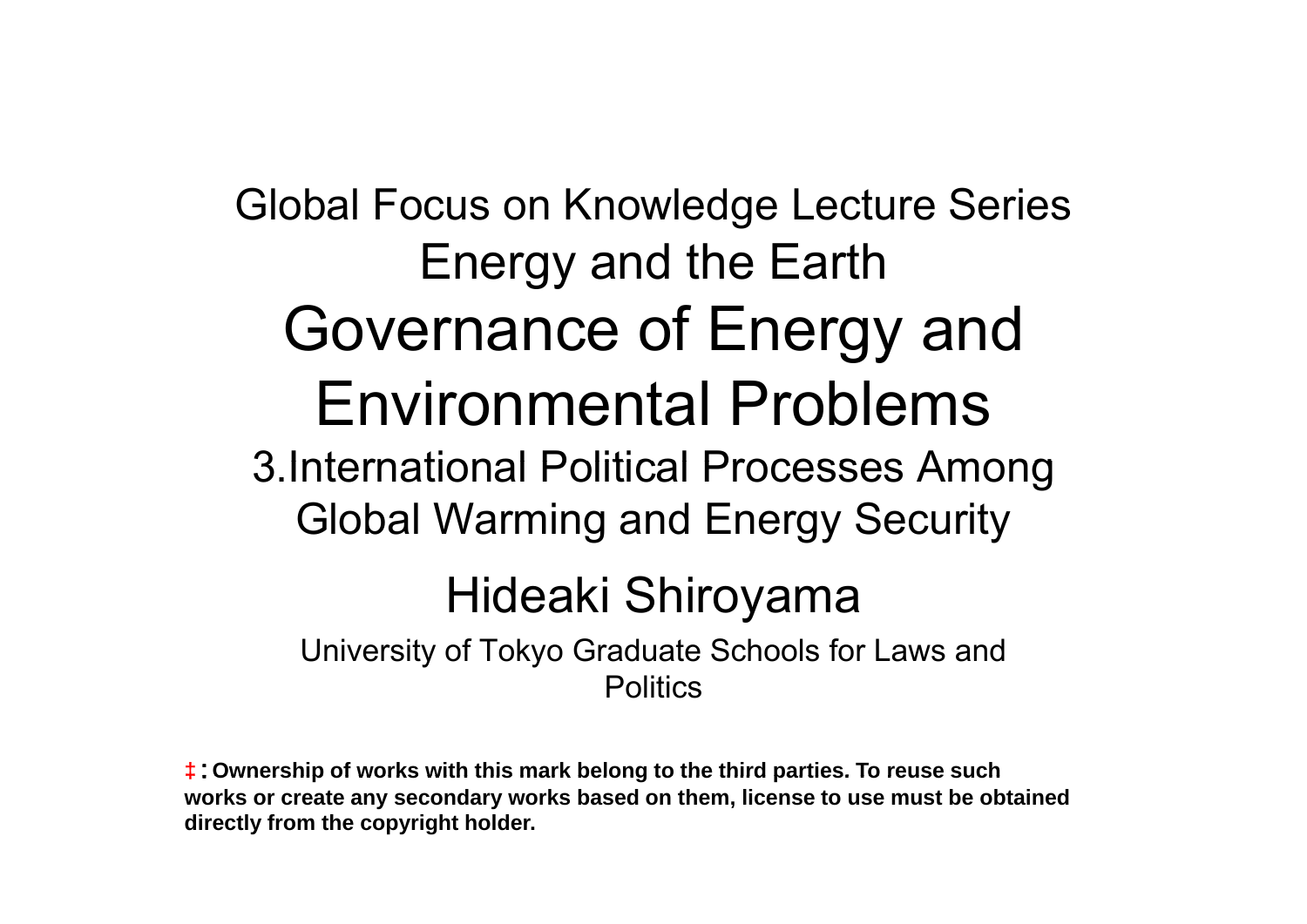#### Issues of Science and Technology Governance(1) Uncertaint y

- There is always some uncertainty in science which needs risk assessment $-$  How the society judges certain uncertainty is questioned.
- "Precautionar y p Princi ple":An attitude to take preventive measures such as regulations even if risks are uncertain, since there is a possibility that something very harmful might happen.
- "No Regret Policy": When what would happen is uncertain, an attitude not to prepare for envisioned emergencies, but take only measures which would be meaningful even when nothing happened.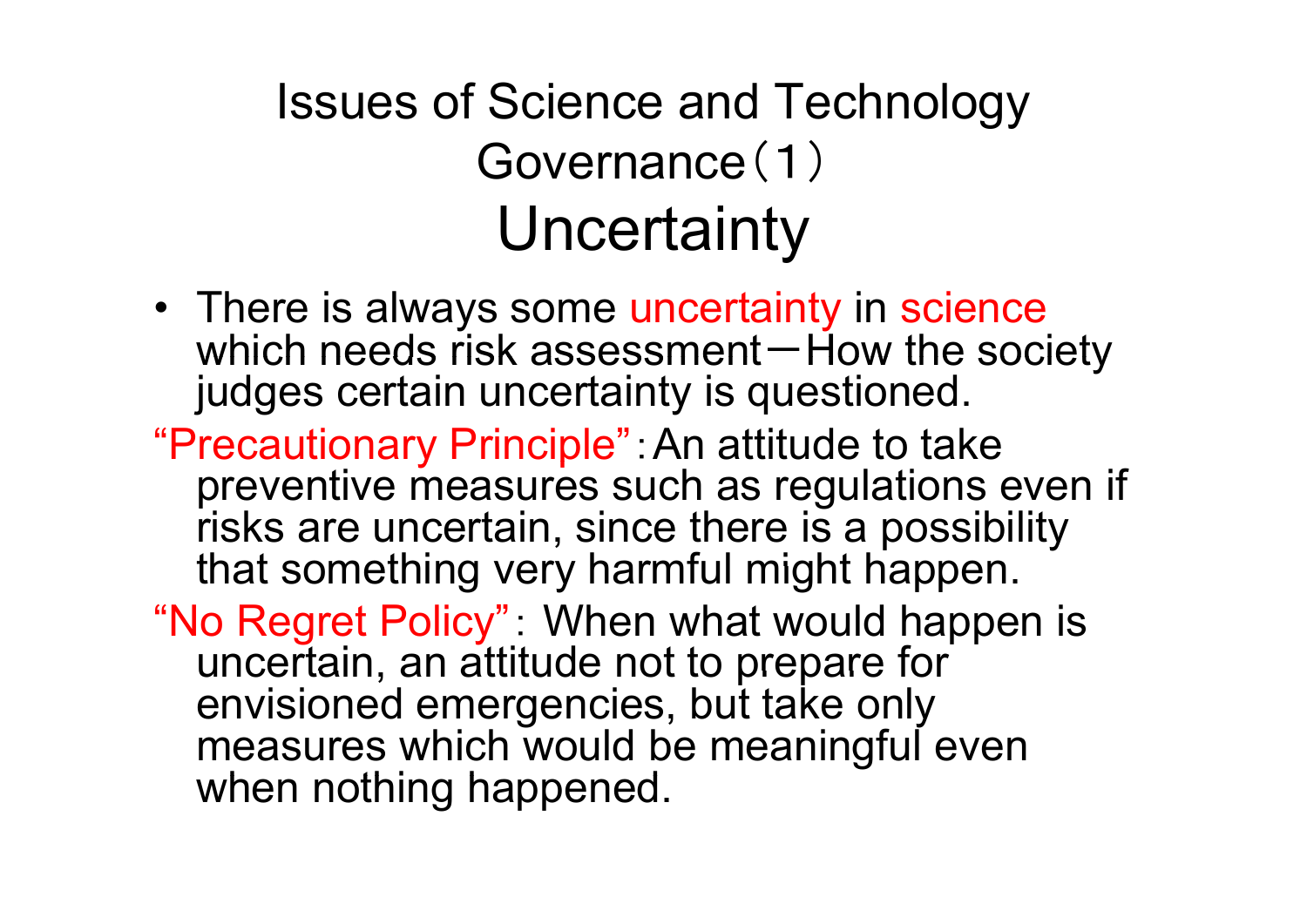#### Issues of Science and Technology Governance (2) Multiple Aspects of Benefits from Technology

• Benefits of technology change as its purpose in the society changes. For example, nuclear power generation technology was recognized to have benefits for energy supply, but after global warming was recognized as a social problem, additive benefit not to emit carbon dioxide which is a causative substance for warming was also recognized. On the other hand, risk of emitting carbon dioxide was highlighted for thermal power generation using coal in a social context of global warming, but as oil prices rose and energy security gained attention for increase, coal was reconsidered to be distributed relatively all over the world and thus has a benefit for energy security.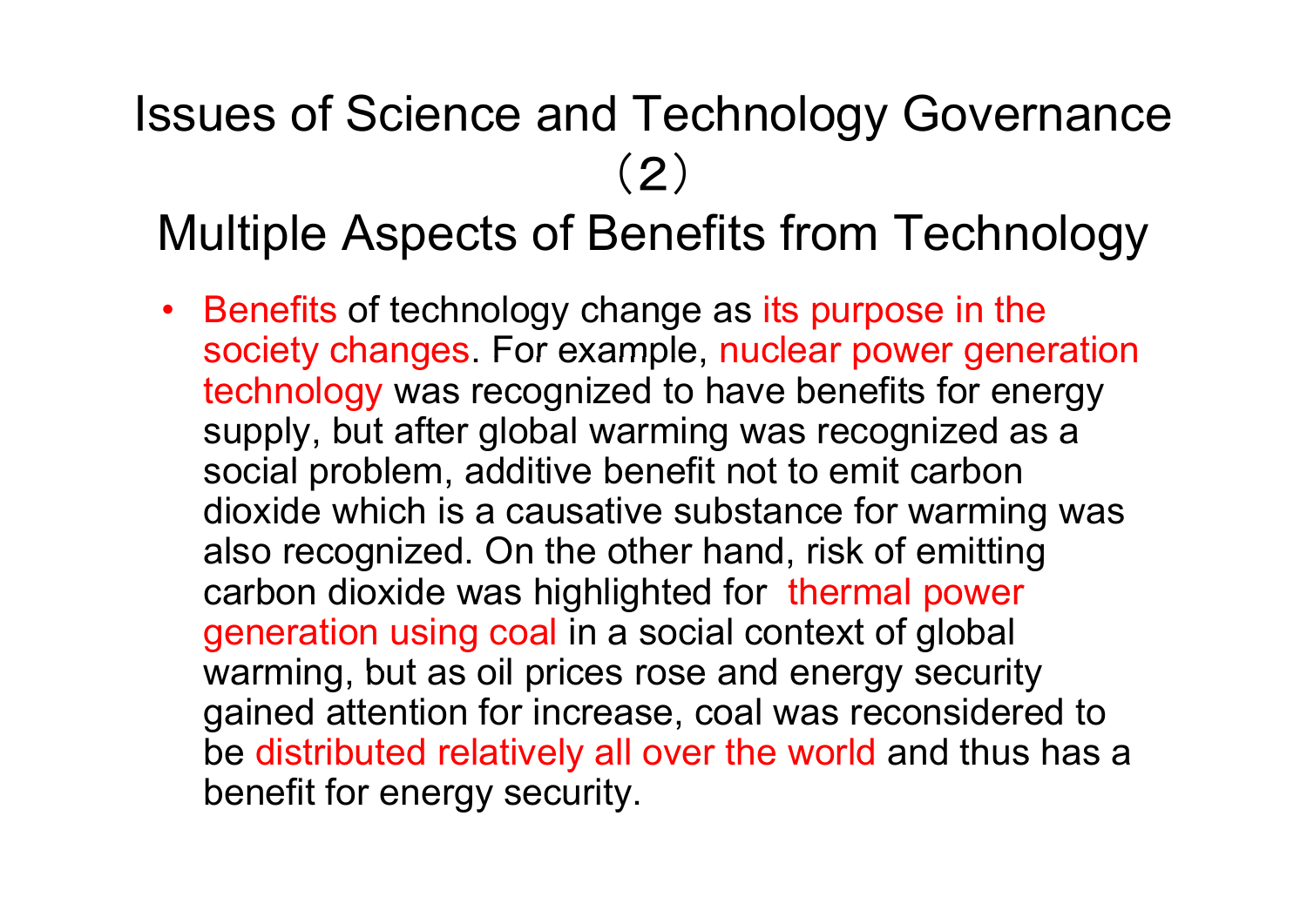#### Issues of Science and Technology Governance ( 3) Risk Trade-off

- Risk trade-off is an effort made for reducing certain risk that end up in increasing risk inversely.
- Ex:A car lightened to improve fuel efficiency is vulnerable to collision; early replacements of CFC reduced damages to the ozone layer, but some of them promoted global warming ; methyl bromide used for fumigant to lower risks in food safety had a risk for destroying the ozone layer.
- Wind-power generation:Trade-off between global warming risk or energy security risk and risks for killing birds, generating landscape noise.
- $\bullet$  Bio fuel:Trade-off between energy security risk or global warming risk (?) and food security risk in developing countries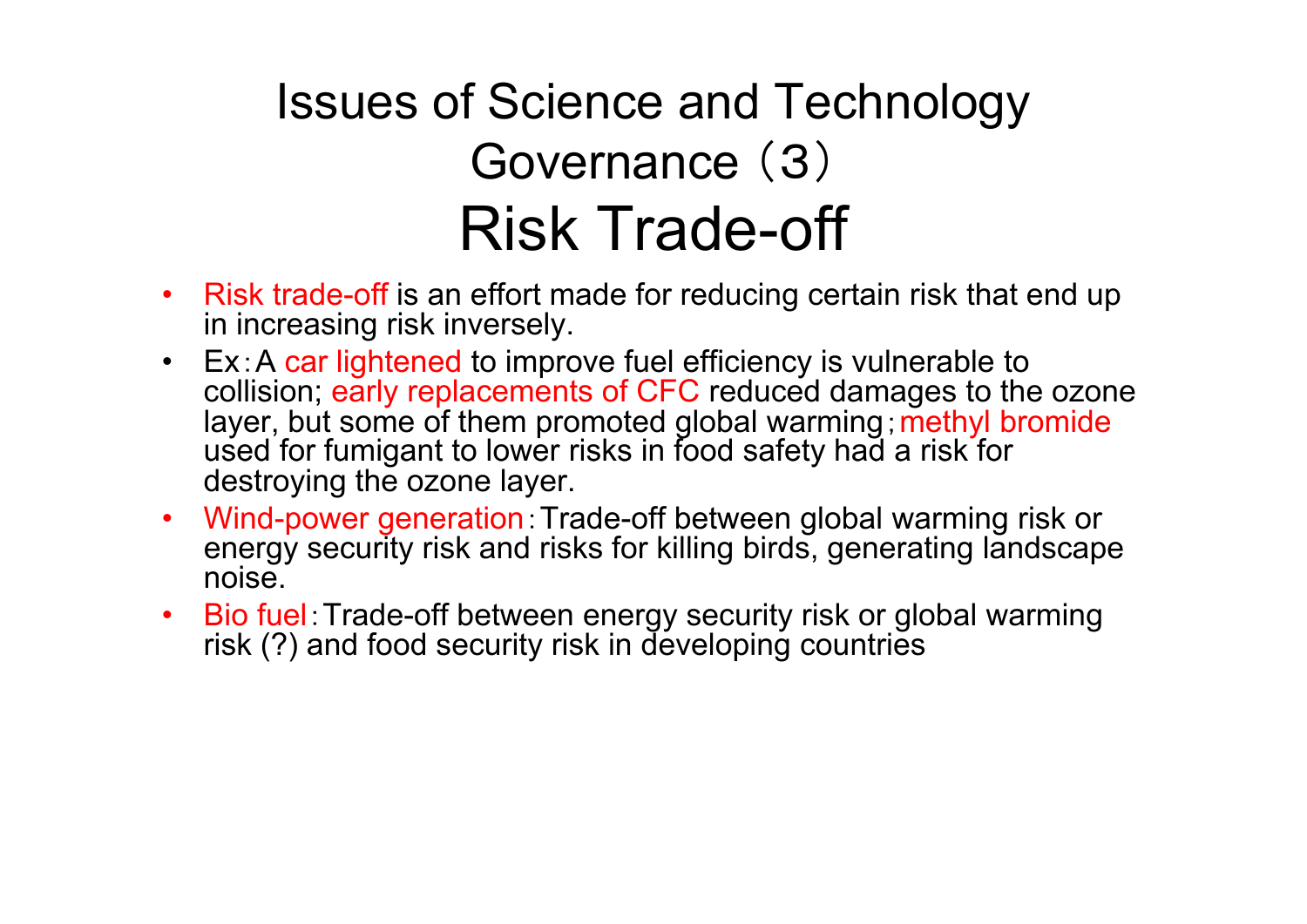## Theoretical Viewpoints to Social Induction of Technologies

- Regulations and Innovation
- (1)Porter Hypothesis (environmental regulations→competitive force) : Japanese cars – possibility of win-win by technology innovation
- (2)Technology Forcing: environmental regulations→technology development: cars in 1970s
- Focus on Processes
- (1)Multi-tiered steps:regulation <sup>→</sup>technology development(?) <sup>→</sup>competitive force( ?)
- (2) Focus on interactions among various bodies  $-$  government, company, NGO ...
- (3)Focus on interactions between government policies and company strategies change in company's strategy(CNG:Sagawa, Toyota: hybrid)

(4)PEN(Public Entrepreneurship Networks)

Public functions of non-government bodies (NGO etc,) electric tramway

Step-by-step development under uncertainty – importance of experiments car sharing

- $\bullet$ • Induction processes: importance of framing to show what that technology is for  $$ diachronic changes: electric tramway (differences in Okayama and Takaoka), limits in biomass – Only taking environmental measures is not enough
- $\bullet$ Lock-in and release – relationship between technology and system: importance of infrastructure(CNG, car sharing←→hybrid)-importance of time-axis needed for investment; importance of significant outsider(wind power) and significant boundary actors (eco-cute)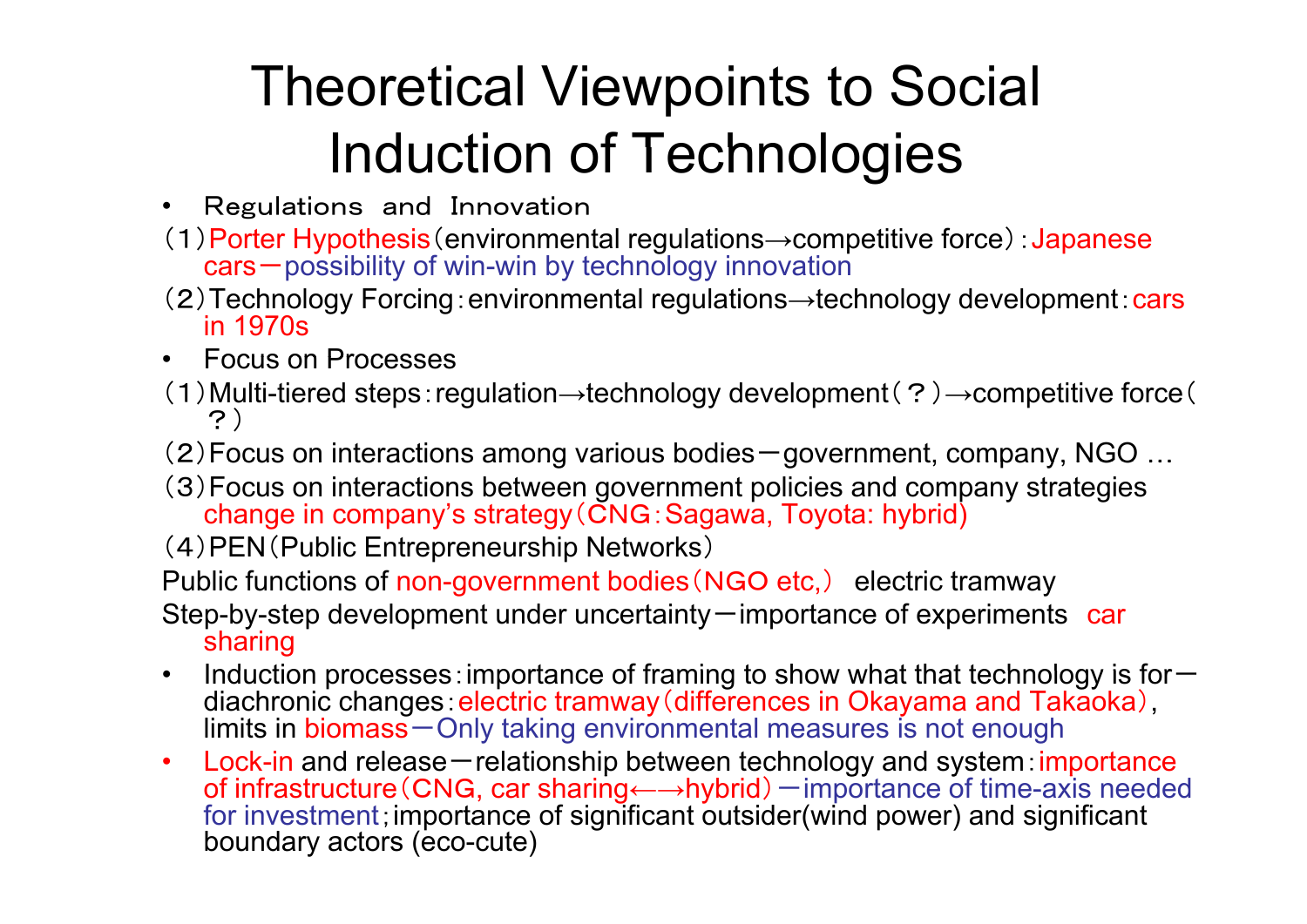# Political Origin of Global Environment Problems 1

• 1988: Turning point of global environment problems -IPCC:Intergovernmental Panel on Climate Change was established.

"window of opportunity":Uncertain scientific arguments have been made continuously.

- End of the Cold War-Dec., 1987: INF abolition
- Thatcher who was a neocon snatched this -Political use of environment problems
- March 1989: London conference on ozone layer protection
- UN congress in 1988 fall: Foreign Minister Shevardnadze switched to security concept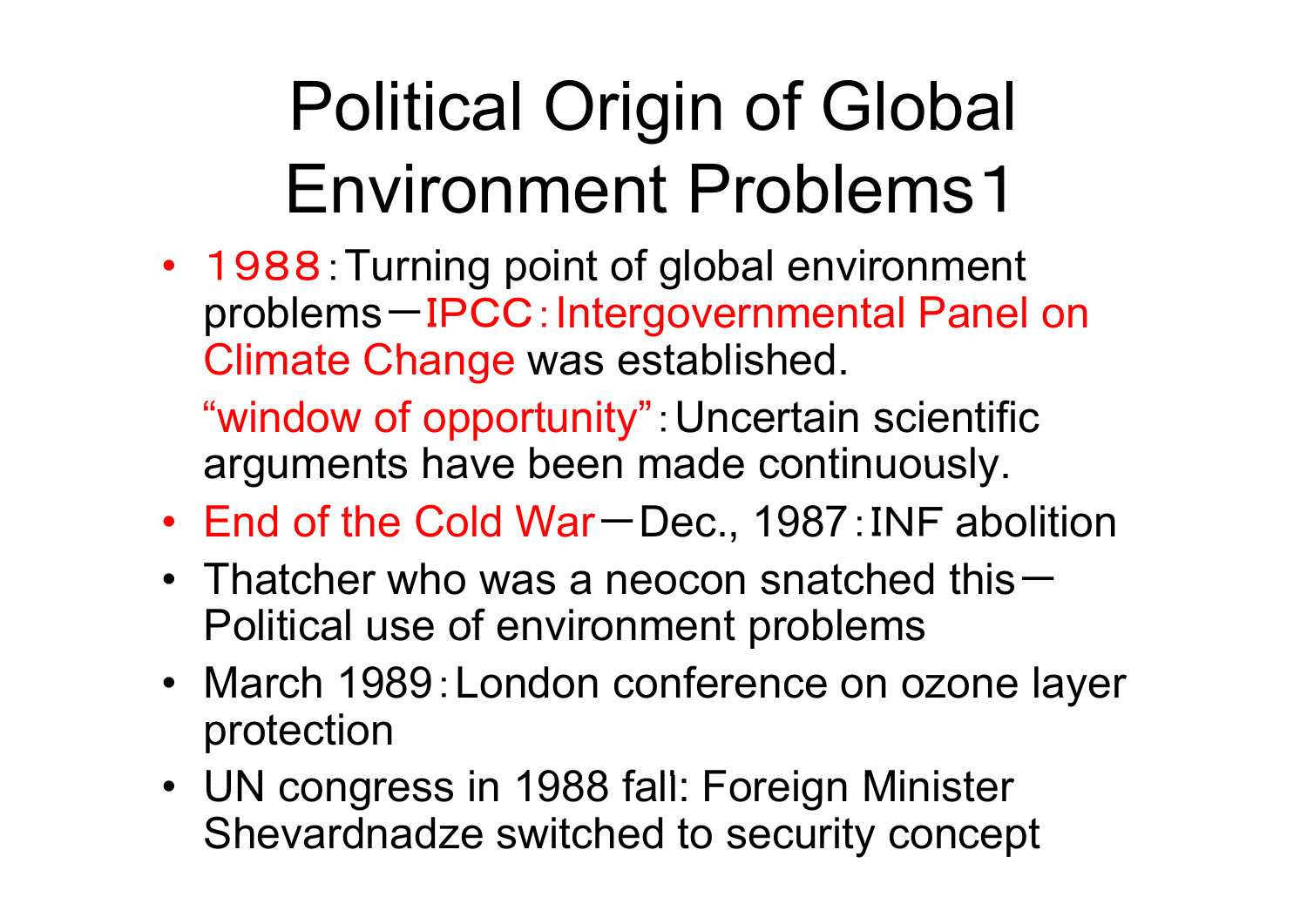# Political Origin of Global Environment Problems 2

- New expression for North-South issuedevelopment and environment:"sustainable development " $"$ -climate change convention "Common but different responsibilities"
- Distribution of macro resources (use of carbon dioxide)-a North-South issue
- ODA Rio Summit: 0.7% in comparison to ODA GNP is the target cf. enhancement of GEF (global environment facilities) - 2 billion dollars in 3 years
- Recent years: responses to China and India, reason for re-reinforcement of ODA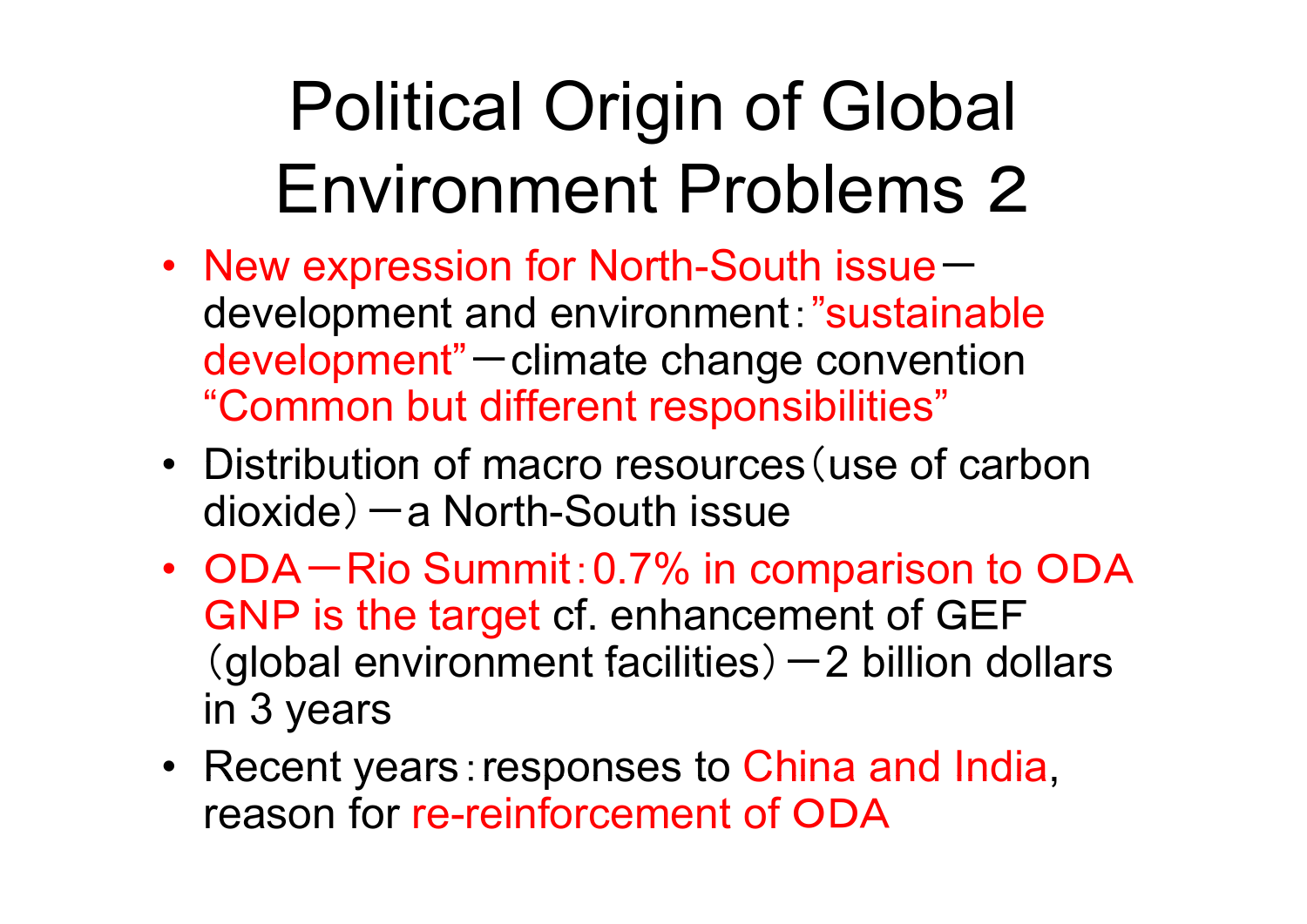## Ozone Layer Protection Regime 1

- Research for supersonic airplane as a chance : unintended discovery
- $\bullet$  1975:UNEP offered money to WMO's research the effect of CFCs (chloro-fluoro carbon) to ozone layer destruction .
- 1977: UNEP experts conference adopted " The World Project on Ozone Layer"

International action to regulate use of CFC was proposed as a choice, but even the most enthusiastic supporters did not feel the urgency of the problem.

- The late 70s to the early 80s-Scientific assessment of predicted destruction changed continuously.
- USA(30% of the world's production)  $-$  partly leading countries  $+$ Canada, Sweden but EC (45%) – refused to federate
- 1985: Vienna Convention for the Protection of the Ozone Layerfor monitoring, research, and exchange of information No specific duty was obliged.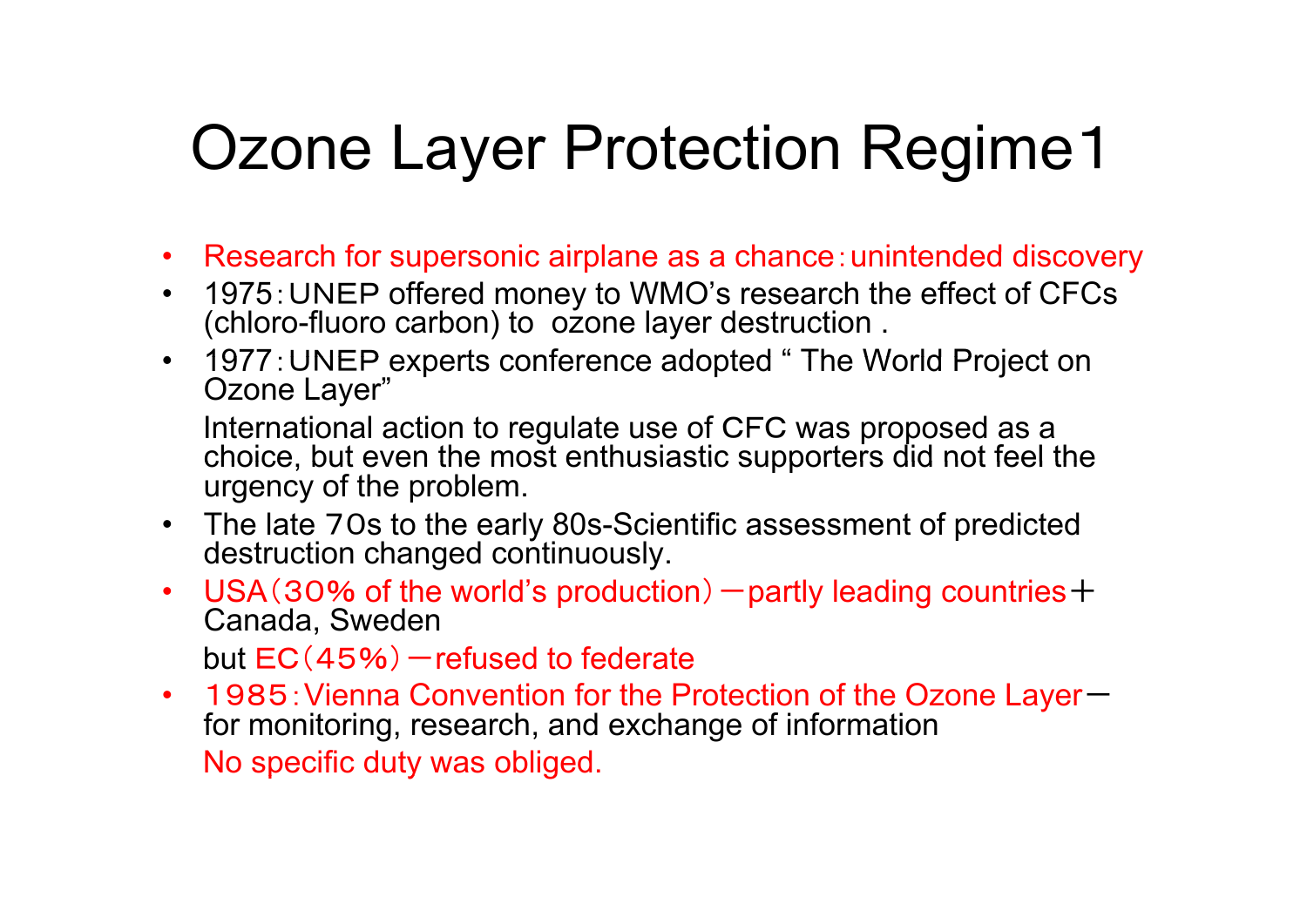#### Ozone Layer Protection Regime2

•• 1987: the Montreal Protocol – Promised to reduce CFC production to 50% of the level in 1986 before 1999

Later, new evidence was found. <sup>=</sup>Regime enhancement was promoted by discovery of ozone hole

cf. Unpredictable atmosphere model which promoted preventive actions (Litfin)

- $\bullet$ 1989 Conference of the countries which adopted the Helsinki Declaration: Dramatic change of refusing federation一EC:promised to stop production of CFC before2000
- • 1990 June:Conference of the countries which adopted the London Declaration -London Agreement

Production of CFCs was to stop before 2000.

Methyl chloroform was to be eliminated in 5 years.

Hydro-chloro-fluoro carbon whose damage is small but expected to increase rapidly in the future were not a subject of the regulation.

 $\bullet$  1992:Annual meeting at Copenhagen -Agreement on regime enhancement Abortion of CFCs was accelerated 4 years

HCFCs became the object of the regulation

- • 1993:EC Committee -Proposed to stop HCFCS use before 2015, but the USA opposed to this.  $-\text{USA}$  invested largely to HCFC technology as a barter for CFCs – USA insisted that fast elimination of bromomethane was more important.
- $\bullet$ 1993: Conference of the countries which adopted the Bangkok Declaration-Bromomethane became the object of the regulation(Use for fumigation is excluded)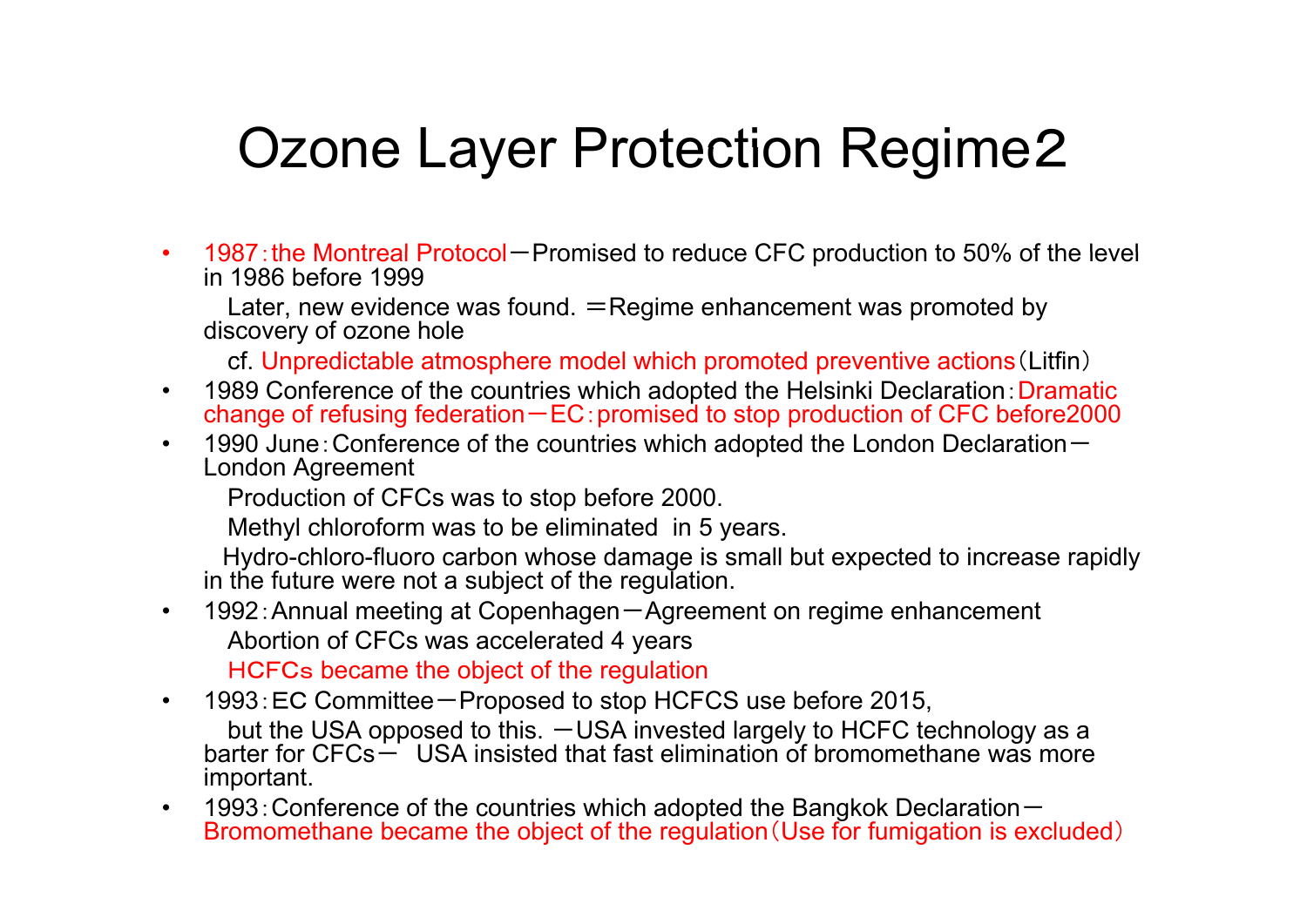#### Ozone Layer Protection Regime 3

• Financial Measures

"Multilateral fund for conducting the Montreal Protocol" was established at conference of the countries which adopted the London Declaration in 1990-------

A support for developing countries to switch to alternative substances for CFCs \_\_\_\_\_\_\_\_\_\_\_\_\_\_\_\_\_\_\_\_\_\_

• Short Summary:①Rapid regime enhancement based on certain scientific definiteness for relatively narrow range, ②The USA led the regime to <sup>a</sup> certain extent ③Financial measures could be used.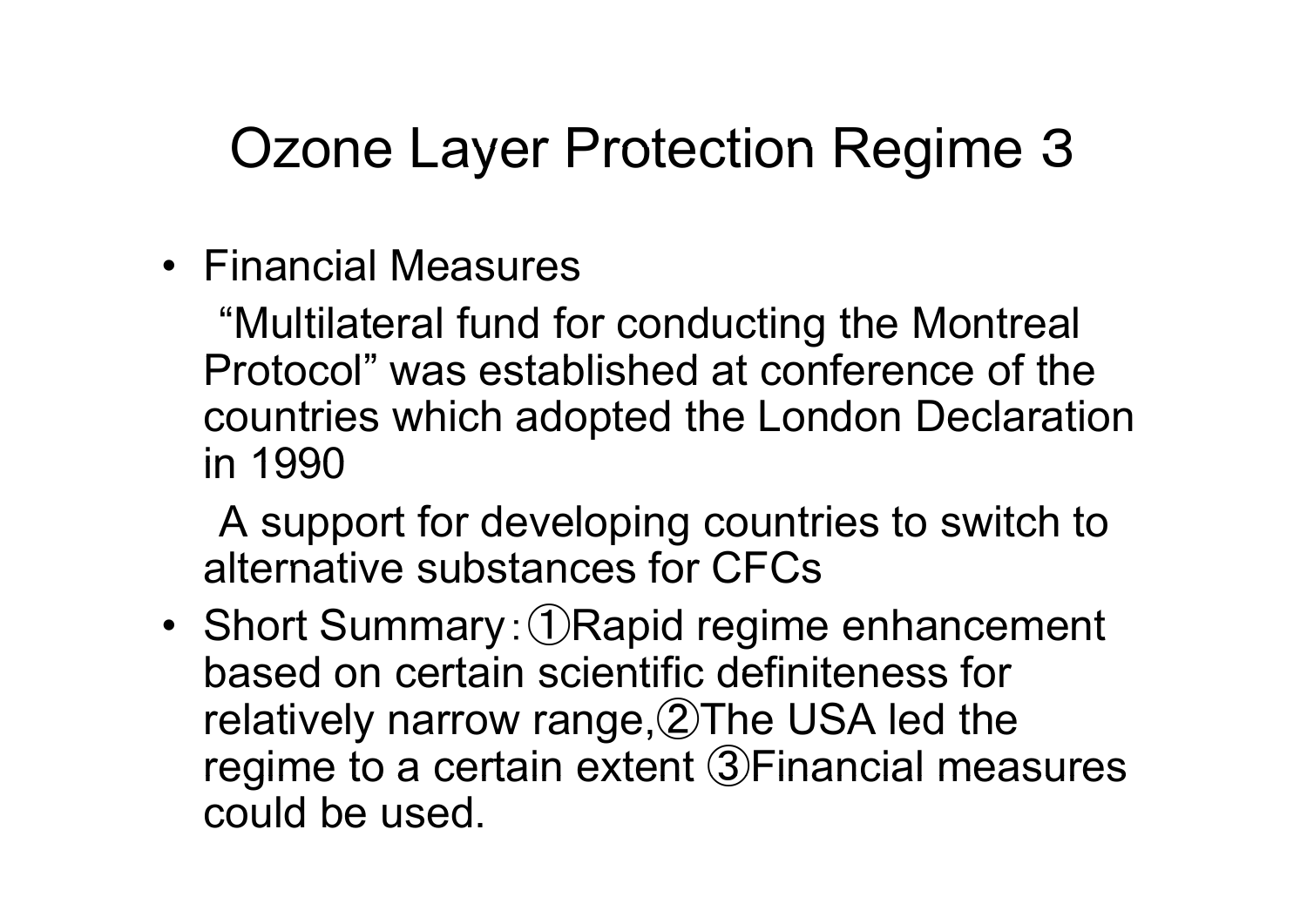#### Global Warming Prevention Regime1

• Features

archetype of global public goods issues(possibility of free ride) scientific uncertainty – complexity (impacts of sea, clouds, aerosol) Important energy for national economy is the object.  $\rightarrow$  politically difficult

- The problem was found in 1985 $-$ acceleration to 6 years UNEP, WMO:the Villach Conference in Austria, 1985 Global warming might be a serious problem in the future 1986:reports by WMO and NASA Climate change is proceeding rapidly.
- $\,$  1988 summer was extraordinarily hot.  $-$  Political factor to promote preventive actions ?

Attracted attention from media, Congress, and the US presidential election.

 $\bullet$  UNEP,WMO:established "Intergovernmental Panel on Climate Change (IPCC) "

intermediate character:A network of scientist which also consider intergovernmental and regional balances

August 1990: The final report from working group

That global warming is a serious threat was re-recognized.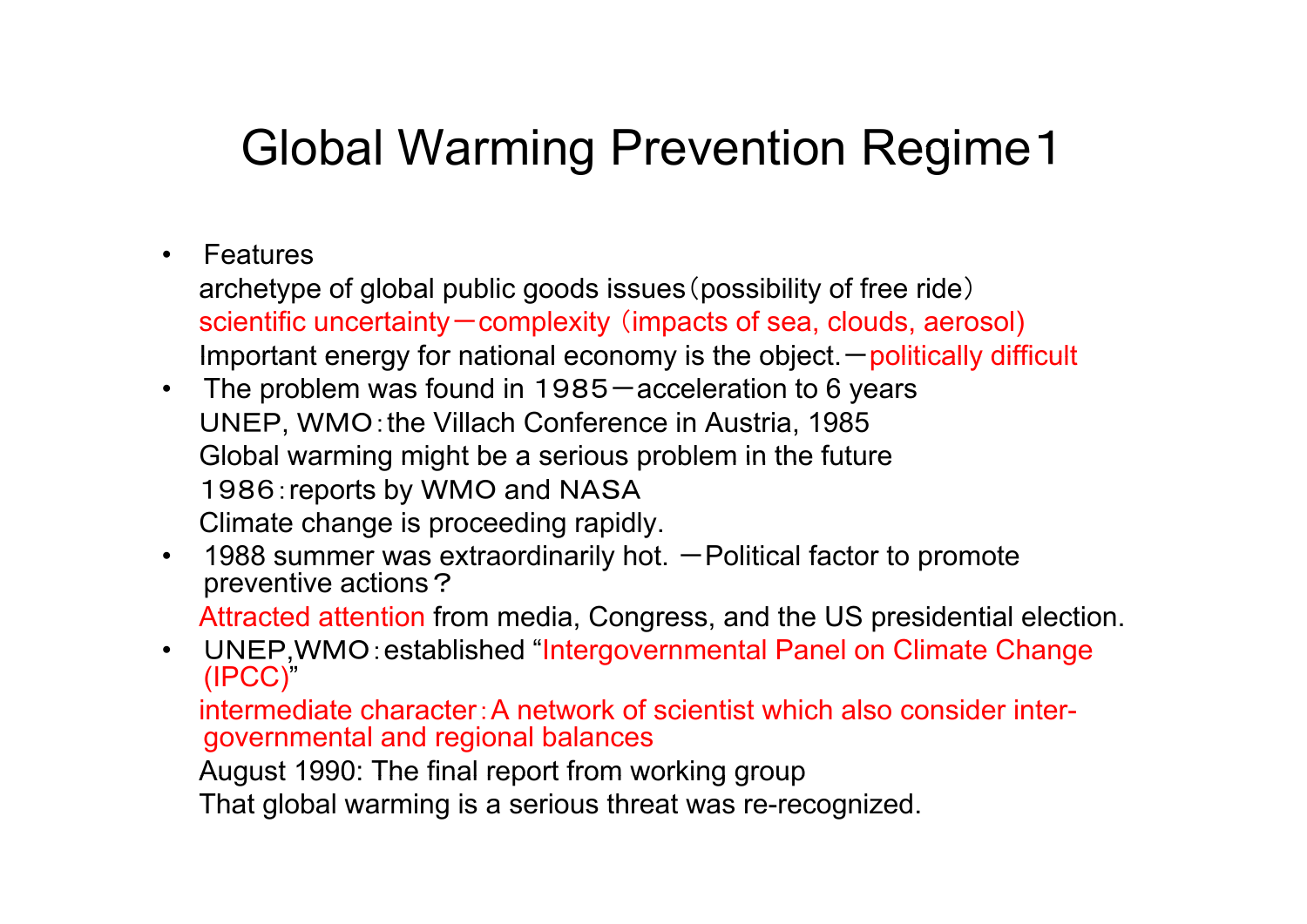#### Global Warming Prevention Regime 2

- Making <sup>a</sup> treaty was supported at 1989 G 7 Summit
- •Start of negotiations: February, 1991 by "INC: Intergovernmental Negotiating Committee" established by UN general assembly
- • $\cdot$  EC:decided to reduce its CO2 emissions to the level in 1990 before 2000. Failed in persuading the USA.
- 1992:The Climate Change Framework Convention was concluded at the Rio Earth Summit- - - - - - - <del>- - -</del> - - - <del>- - -</del>

general convention—remains scientific uncertainty—difficulty of realization

rapid regime compared to the Law of the Sea

The USA basically refused.

- 1997 COP3 the Kyoto Protocol: regulation of emissions in advanced countries (the USA signed at last, but did not ratify), emissions trading CDM, What are responsibilities of developing countries?
- 2007 COP13: Bali Roadmap issues: USA, China, India and developing countries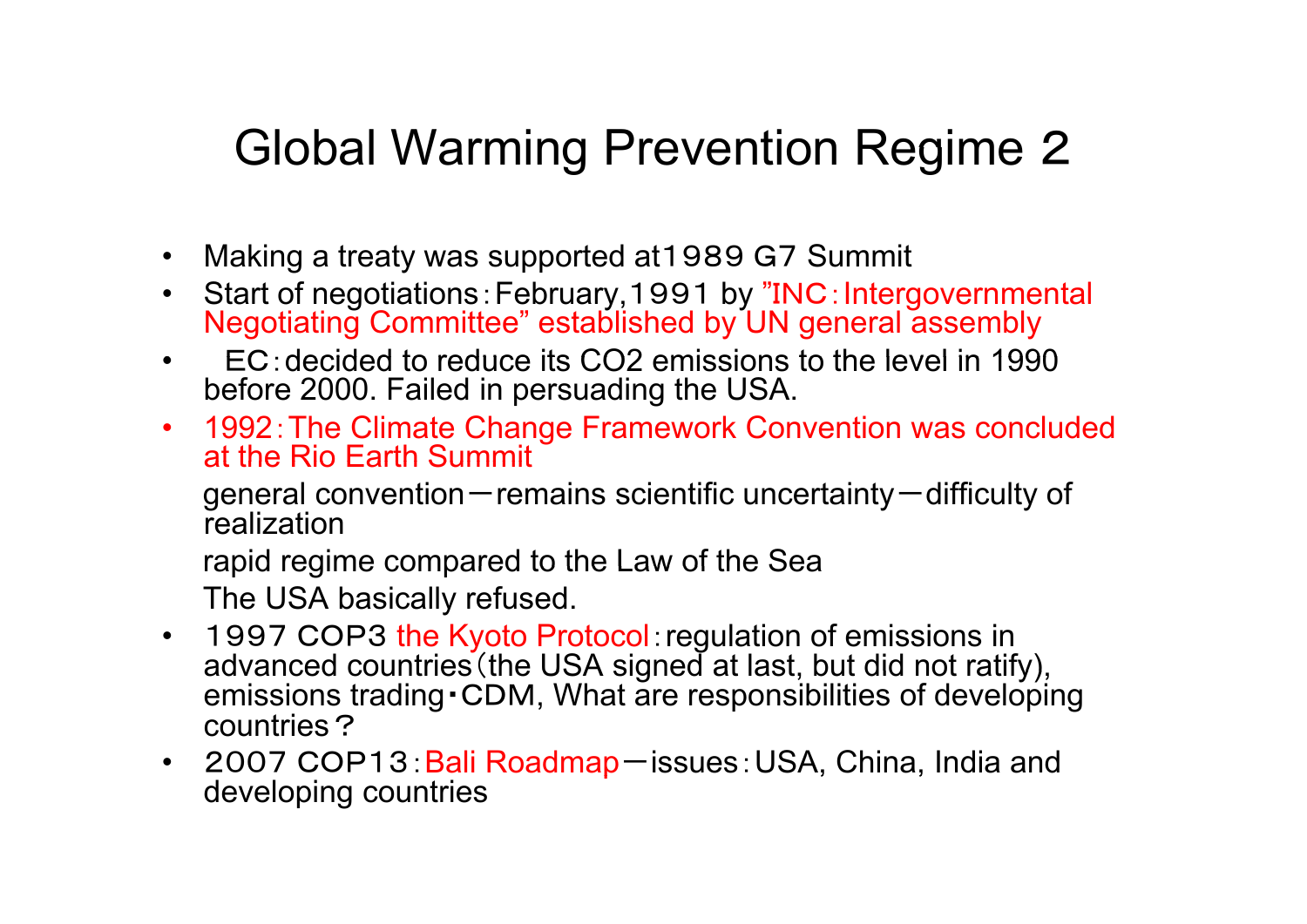#### Global Warming Prevention Regime 3

#### •Financial measures:Global Environment Facility(GEF)

1991:Established as a experimental project for 3 years to support purposes on the Earth environment (climate changes, ozone layer, biodiversity, international water area)

size:1.2 billion dollars in 3 years cf. Small, compared to the demand of 60 billion dollars in Agenda 21

organization: The World Bank is in practical management, UNEP and UNDP offer technological and scientific advice (possibility of the World Bank forcing businesses which must be mainstreamed)

G77+NGO insisted on a system based on 1 vote from 1 country ( freedom from the World Bank)

1992:For climate change convention and biodiversity convention, GEF was adopted to be a "temporal" fund mechanism on a condition that GEF maintains "fair and balanced representation" and remain to be "democratic."

•1994:Agreement on reform

Composition of administration board:16 developing countries, 14 supporting countries, 2 former Soviet Union countries and East Europe

management:Final approval authority of all the project was determined to be given to the CEO of GEF who does not work for the World Bank, projects were to be discussed by proposal of 4 chairmen, and they will be turned down if there are more than 40% disapproval from committee members.

- •object: incremental cost-problem of definition
- •• Emissions trading: The USA insisted on this at first, but EU insisted on environmental tax <sup>→</sup>Later, the system was established in EU.(Tax is managed by each country, benefit to business chance by emissions trading)
- •Timing:importance of policy matched to investment cycle in electric power plant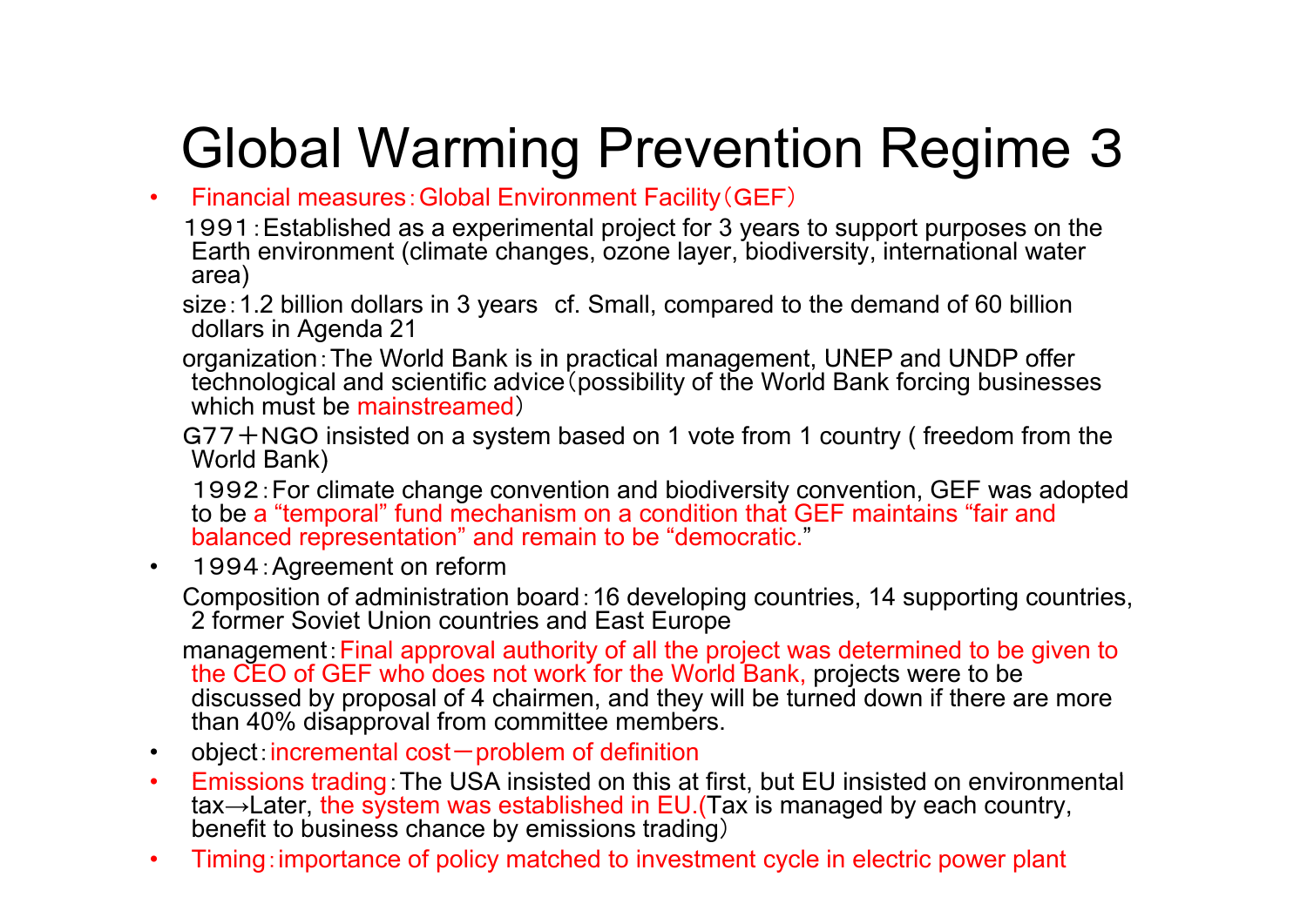#### Comparison of

Ozone Layer Protection and Global Warming Prevention

- • Common terms. . . . . . . .
- ①conduct of preventive actions (Preventive actions were tried before something happens. )
- ②<sup>A</sup> certain support for developing countries and responsibilities were <sup>a</sup> set, and the concept of incremental cost was used to identify how much support was given.
- Differences
- ①Number and range of players participated in regime creation and management (Production of ozone layer destructing substances were limited to few advanced countries, and companies which produced these substances were few, but various players throughout the world are responsible for climate change as sources of warming gas emissions )
- 2Degree of economic impact (Size of investment : Years needed to call-in equipment that uses ozone layer destroying substances (such as refrigerators) are few, but in case of global warming, it takes several decades to withdraw investment for heat power plants using coal )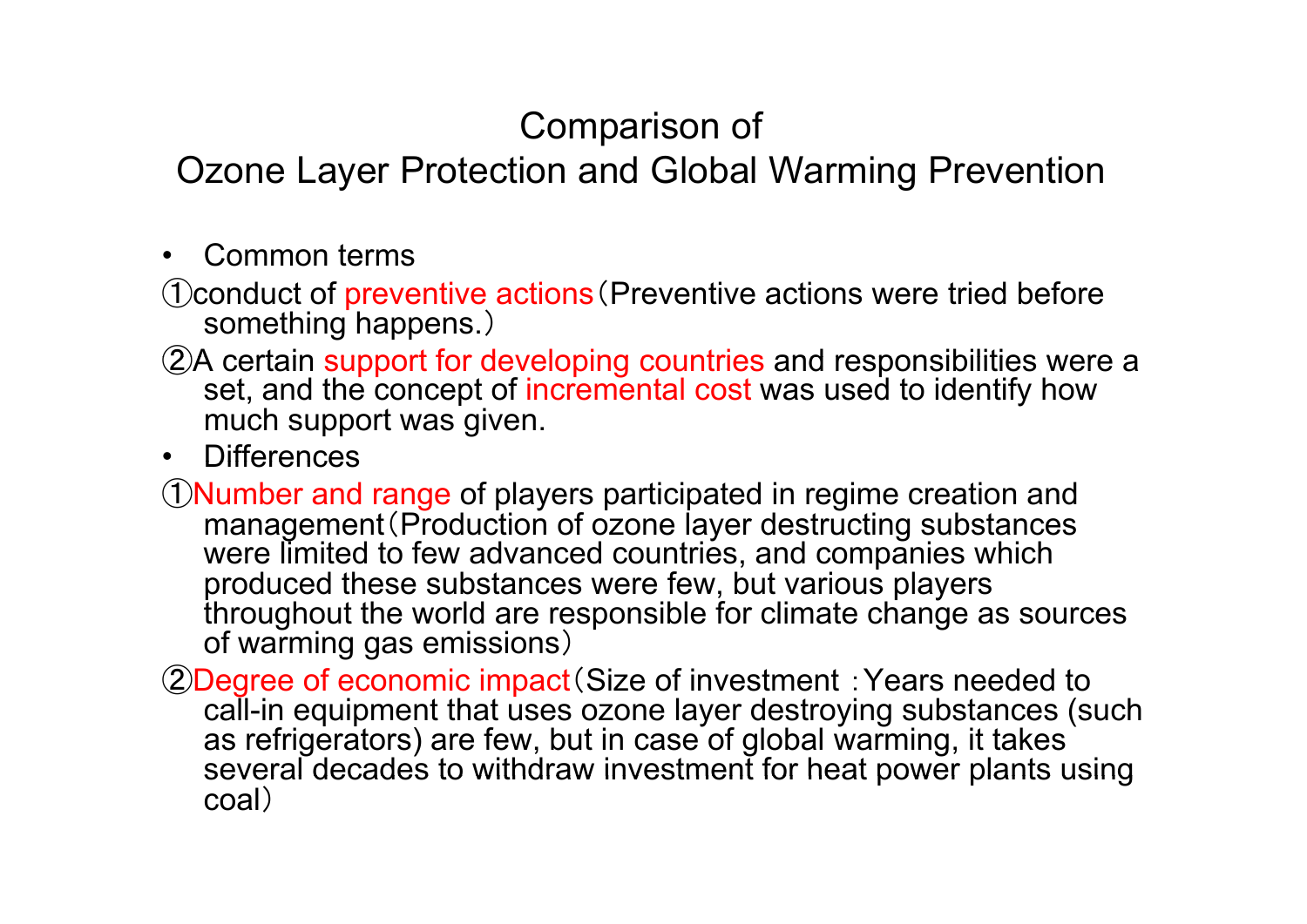# **Energy Security1**

During War: International Cartel-Achnacarry agreement

- Conclusion: 1928
- Participants: Big-3 (Standard (New Jersey), Royal Dutch Shell, Anglo Persian) +4 (Standard California, Texaco, Gulf, Standard New York)
- Feature:international regulation at private level
- Purposes:
	- –Correction of cutthroat competition
	- –Prevention of overlapping facilities
	- –– Settlement of sales share of each company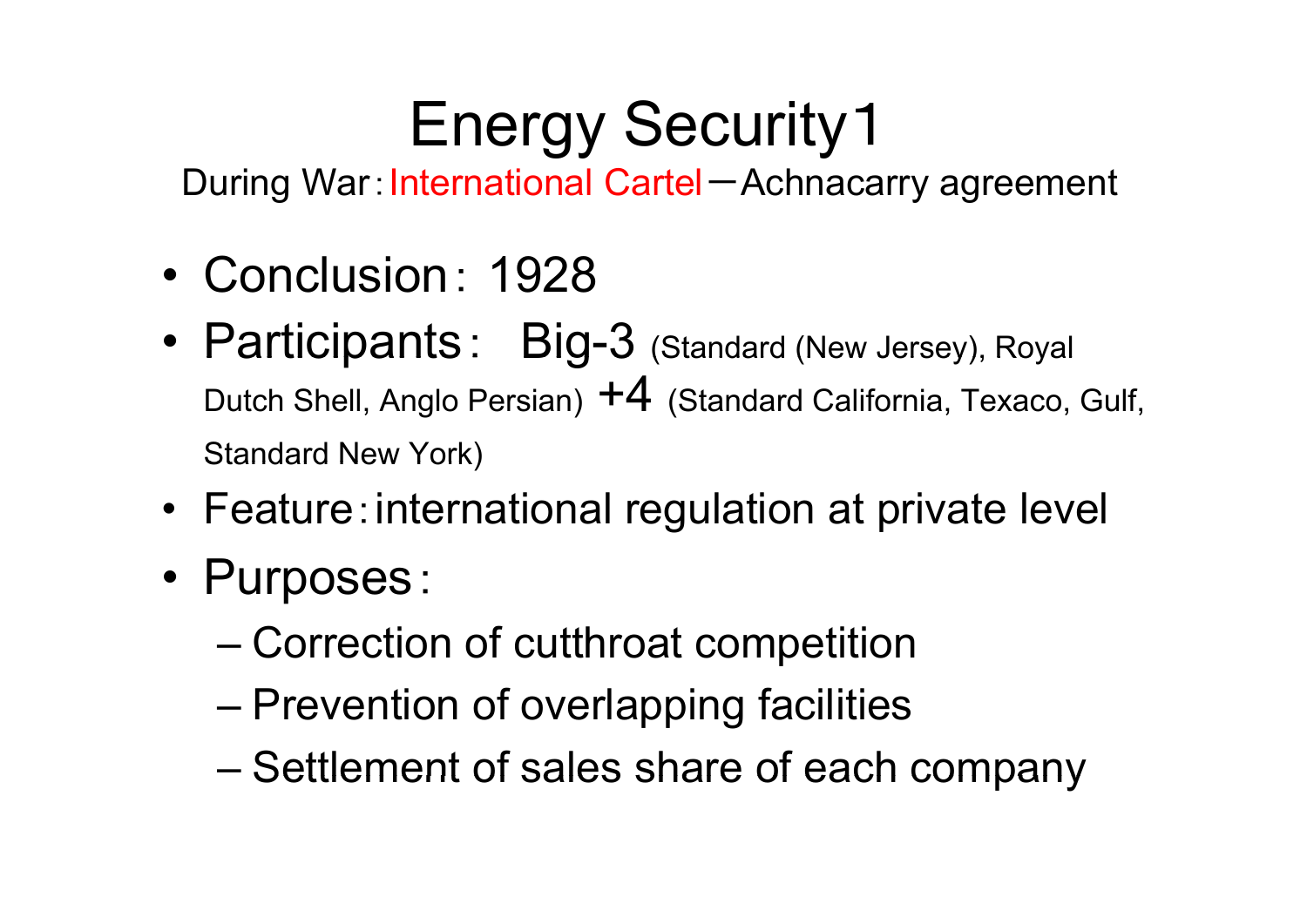#### Energy Security 2 Responses of Oil-Producing Countries: OPEC

- •**Background** 
	- Nationalization of Anglo-Iranian Oil Company(1951-54)
	- Nationalization of Suez Canal(1956)
	- – Majors brought posted price down(the early1960s):Discovery of large oil mine continued.
- •Establishment:1960
- • Purposes
	- Control and unification of oil policies in joining countries
	- Stabilization of prices in international oil market
	- Creating constant income for producing countries' benefit, efficient, economic and stable supply of oil to consuming countries, creating fair payback of investments to oil industries
- • Decisions
	- Nationalization of foreign oil companies' business interest
	- After 1982, conduct of production control policy based on production framework of each country
- •**Results** 
	- Performance in 1960s was not so good
	- 1970s  $-$  impact of the 1st oil shock
	- **Set posted price** (sales price of government government)、induction of "Price Band System Price System"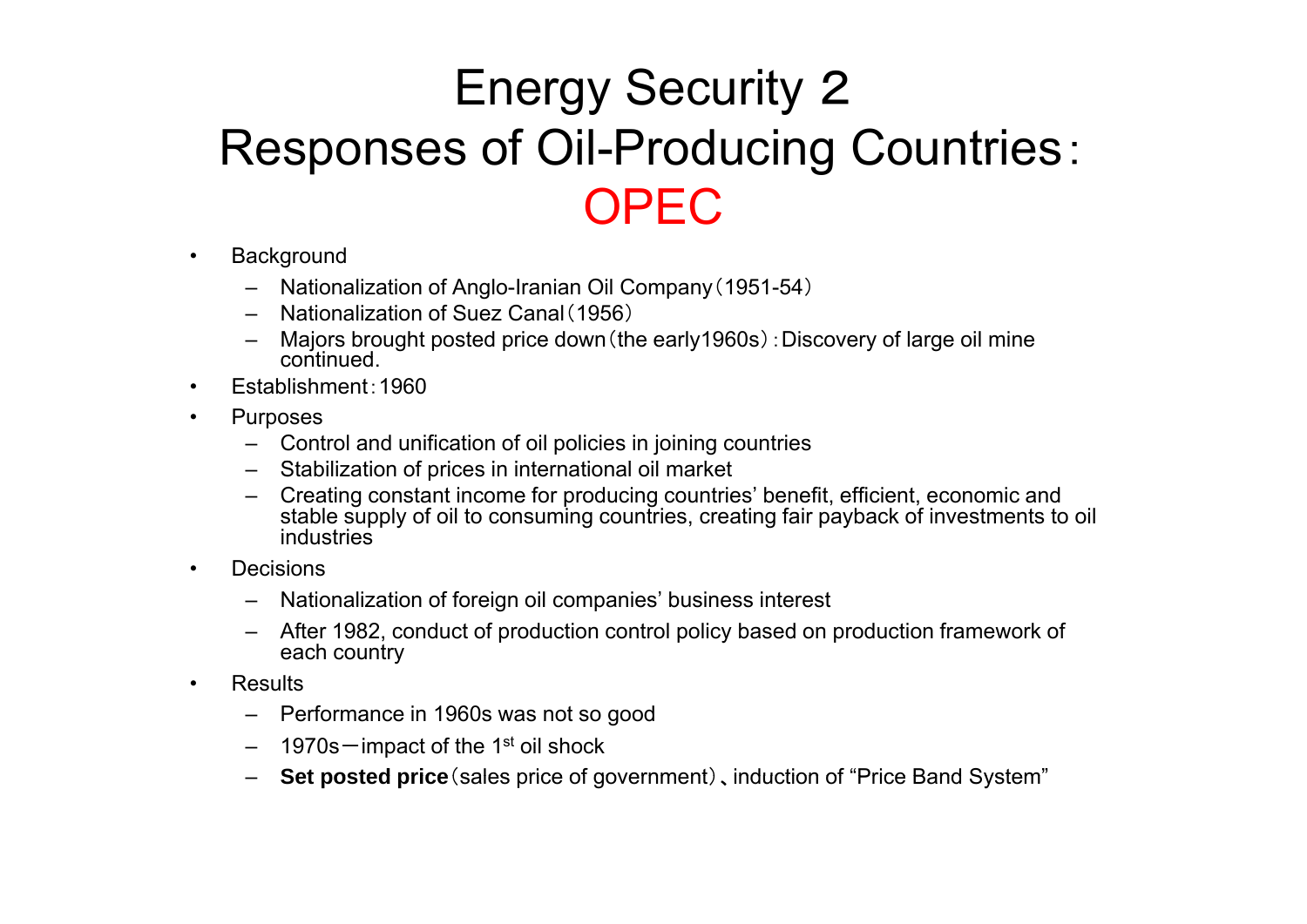#### Market Dominance by OPEC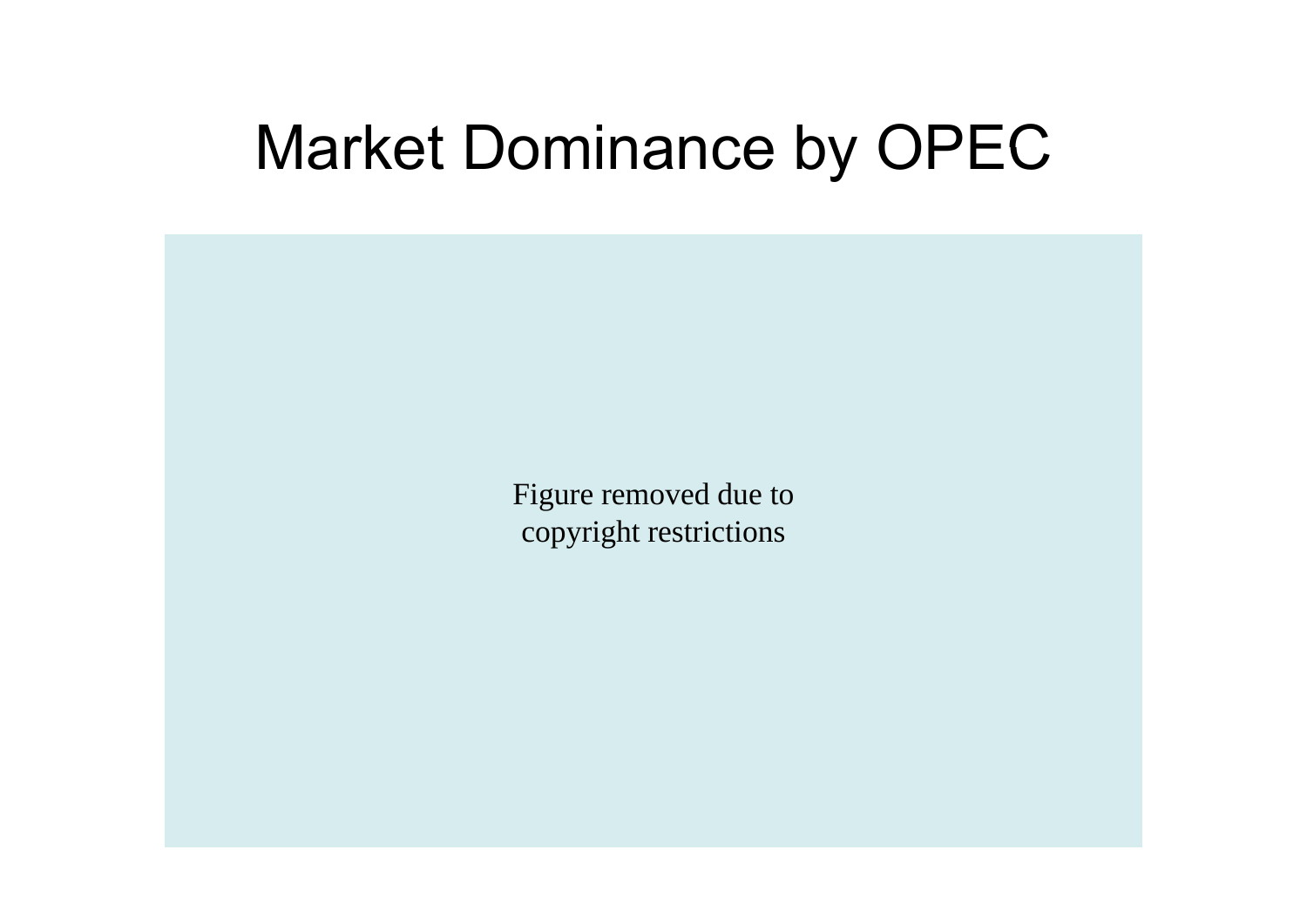# Energy Security 3

#### Responses of Consuming Countries: IEA

- •• Background
	- By the proposal from Henry Kissinger, the U.S National Security Advisor, after the 1<sup>st</sup> oil shock, established as the agency in OECD
- Establishment:1974
- • Conditions for participation
	- OECD member countries (30 countries now) which satisfy stock standard <br> (stock for 90 days of pure import amount per day in last year)
- • Purpose
	- Establishment of energy security in member countries
	- Establishment of long-term stable energy needs structure
- • Decisions
	- Preparation of countermeasures for emergency cases such as exhaust of oil supply, collection and analysis of oil market information, energy saving to decrease dependence on oil imports, development and promotion of substitute energy, cooperation with non-member nations
	- Collaborative use of stock oil for stabilizing market and urgent oil distributions in cases of emergency is to be considered and conducted.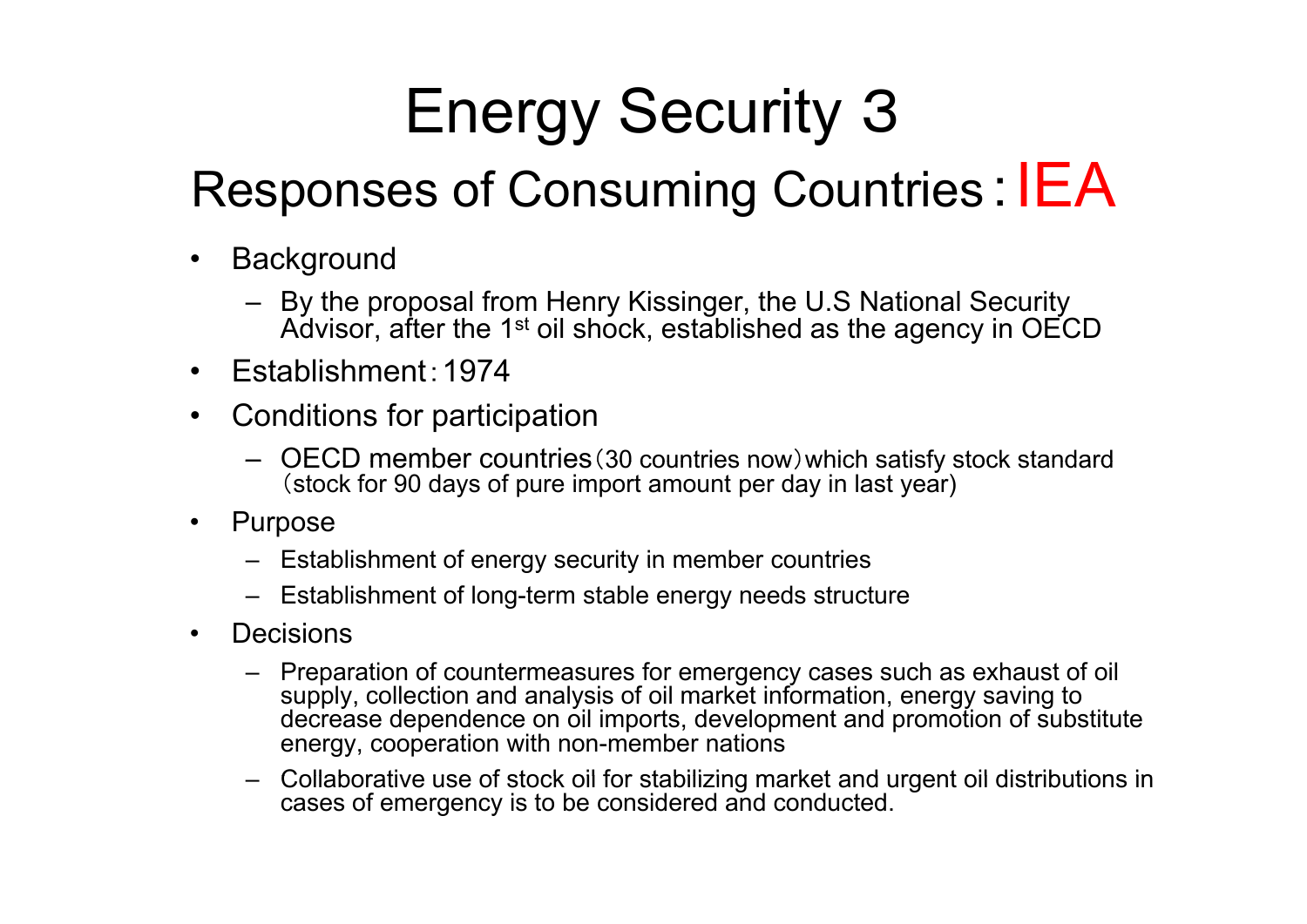#### Energy Security4 Natural Gas-Pipeline Problem Ratio of natural gas trade in the world

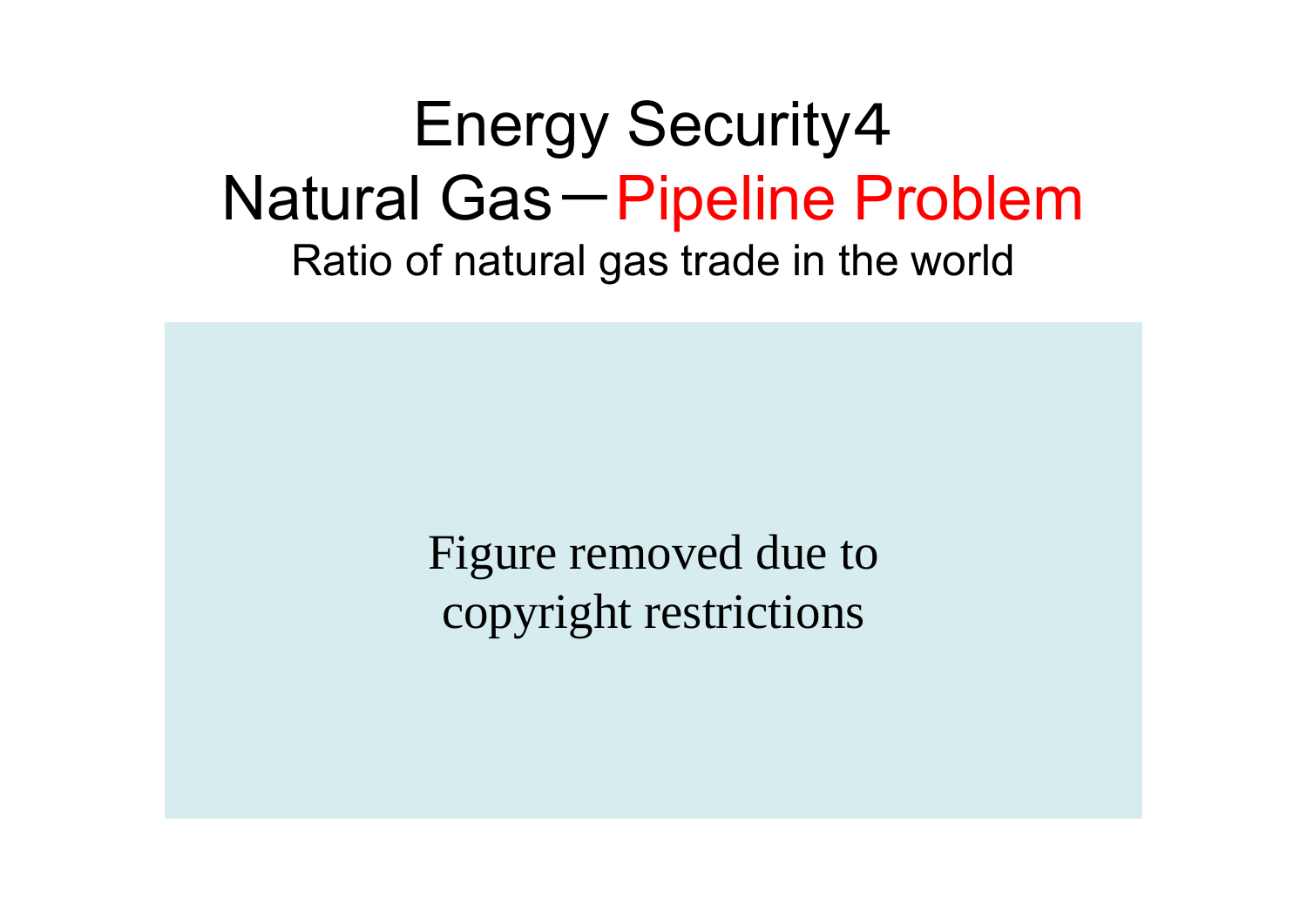# Energy Security Issues 5 **Biofuels**

- • Emphasis on energy security in US A setting target for biofuels induction
- •Possibility of risk trade-off with food supply
- $\bullet$ Inflation of food prices as a phenomenon
- $\bullet$ • Possibility of win-win by technological innovation
- Inter-sector cooperation in technological innovation and production- energy department and agriculture department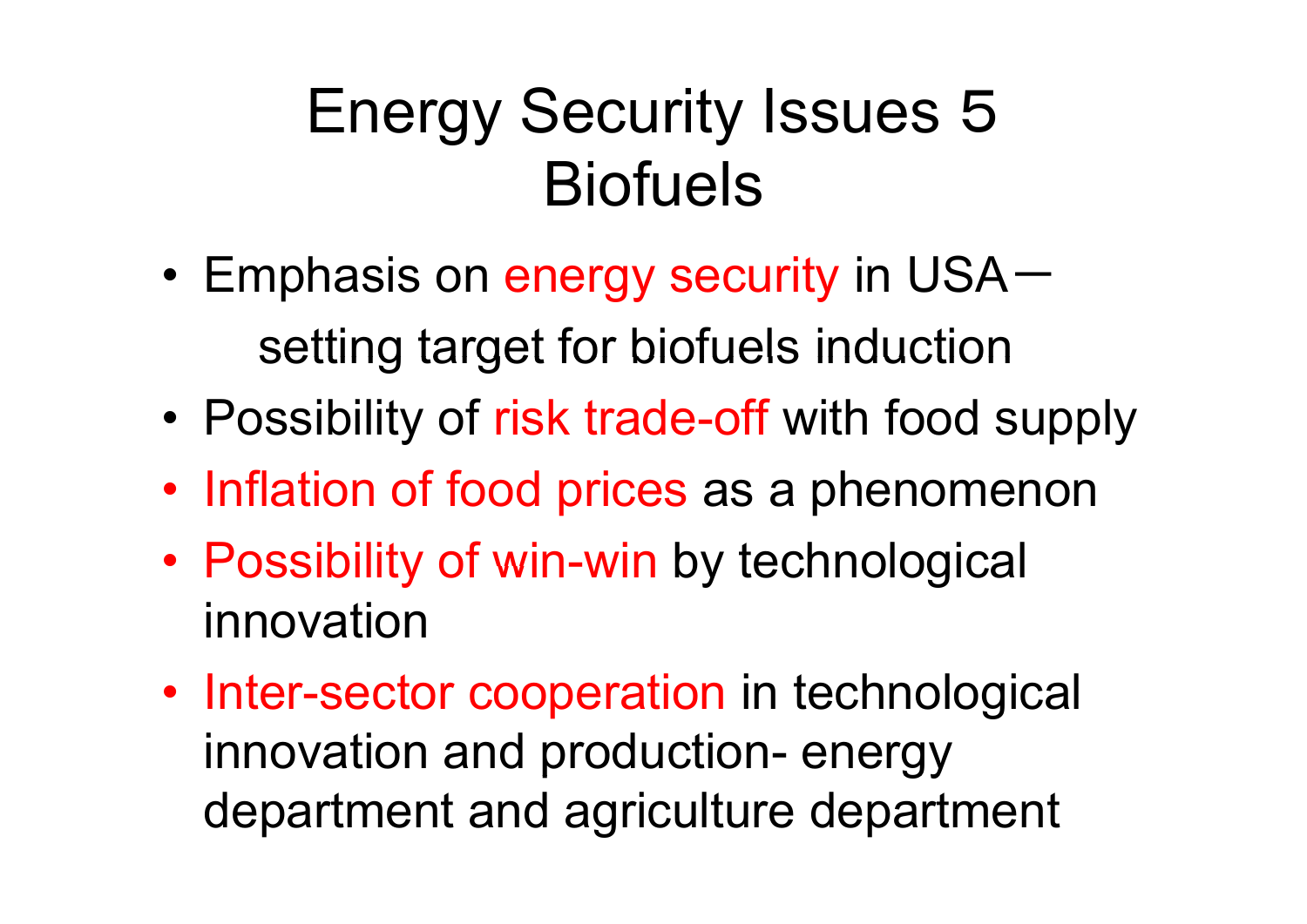## Worldwide Biofuels Production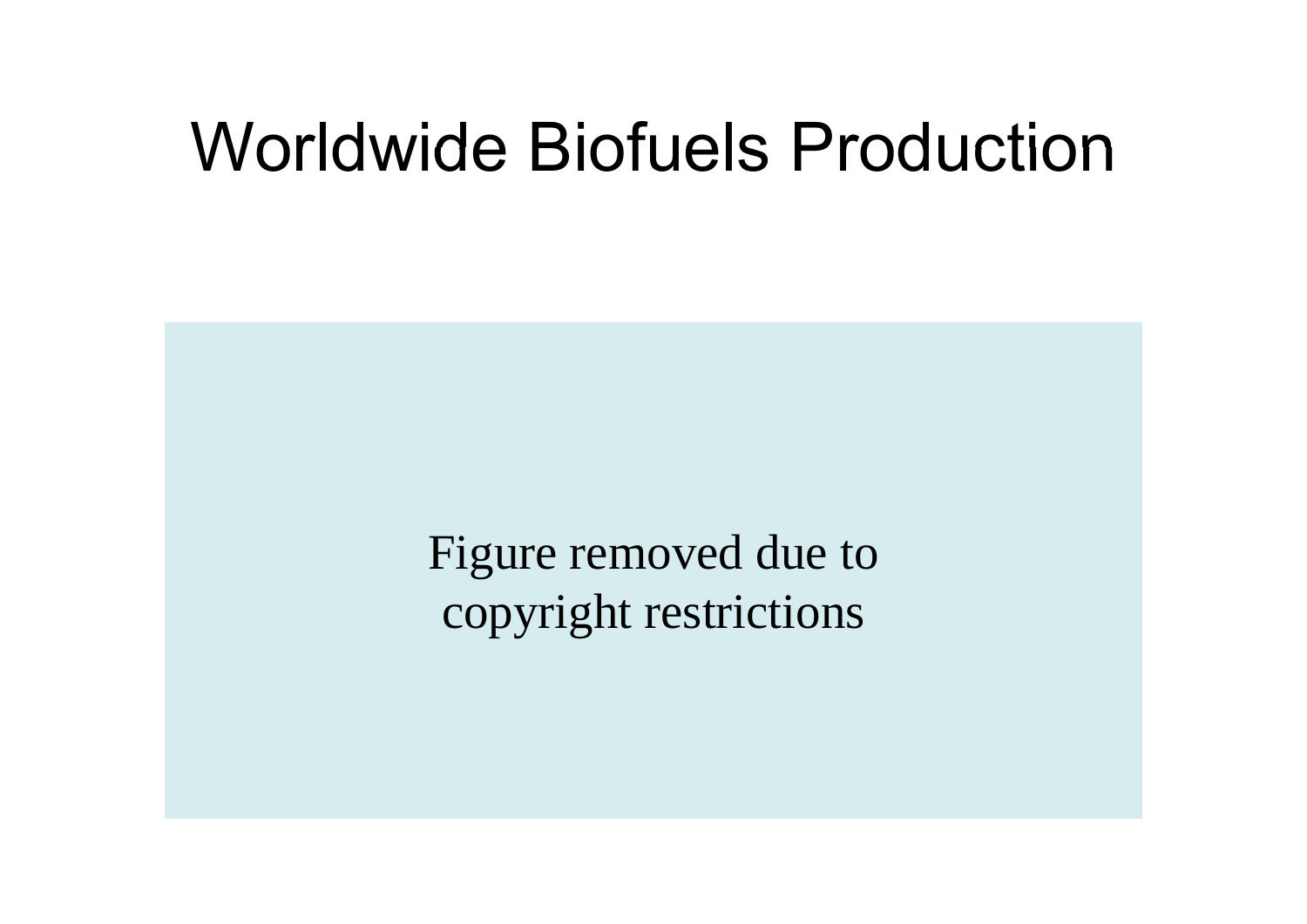# Biofuels Production Worldwideby Country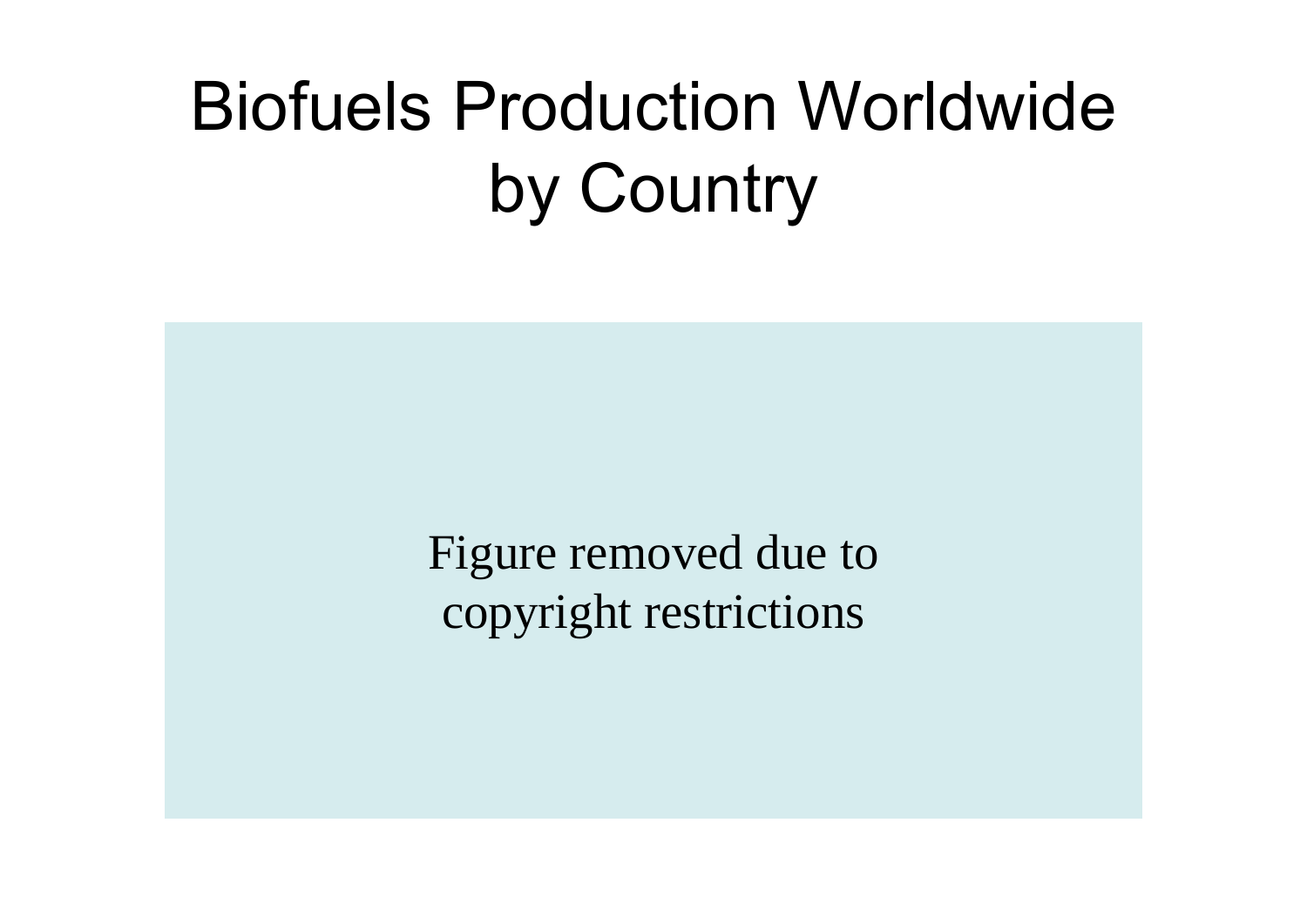#### Transition and Trend of Food Prices

Corn (Chicago Board of Trade)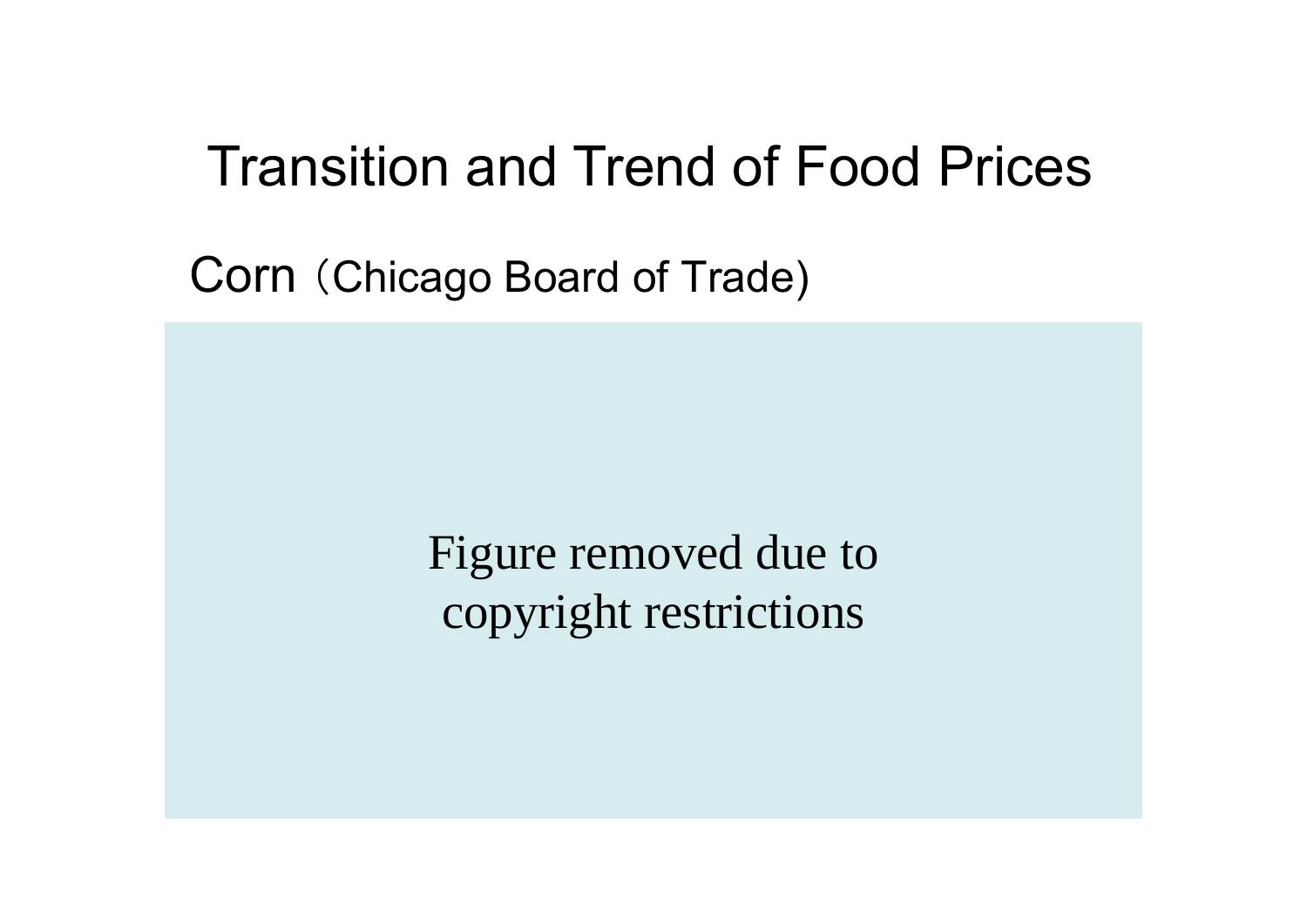#### Transition and Trend of Food Prices

Wheat (Chicago Board of Trade)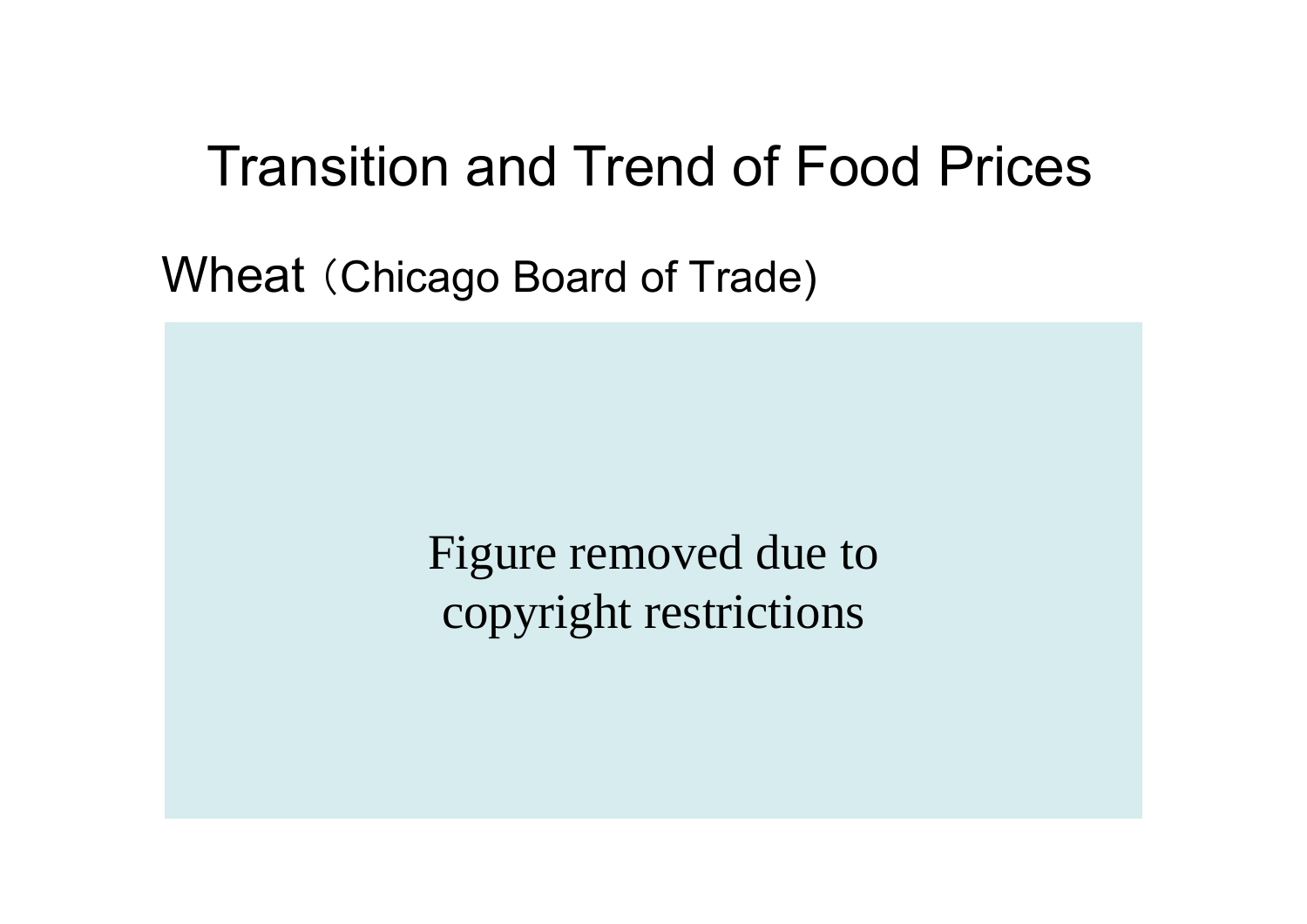# Transition and Trend of Food Prices

Soybeans (Chicago Board of Trade)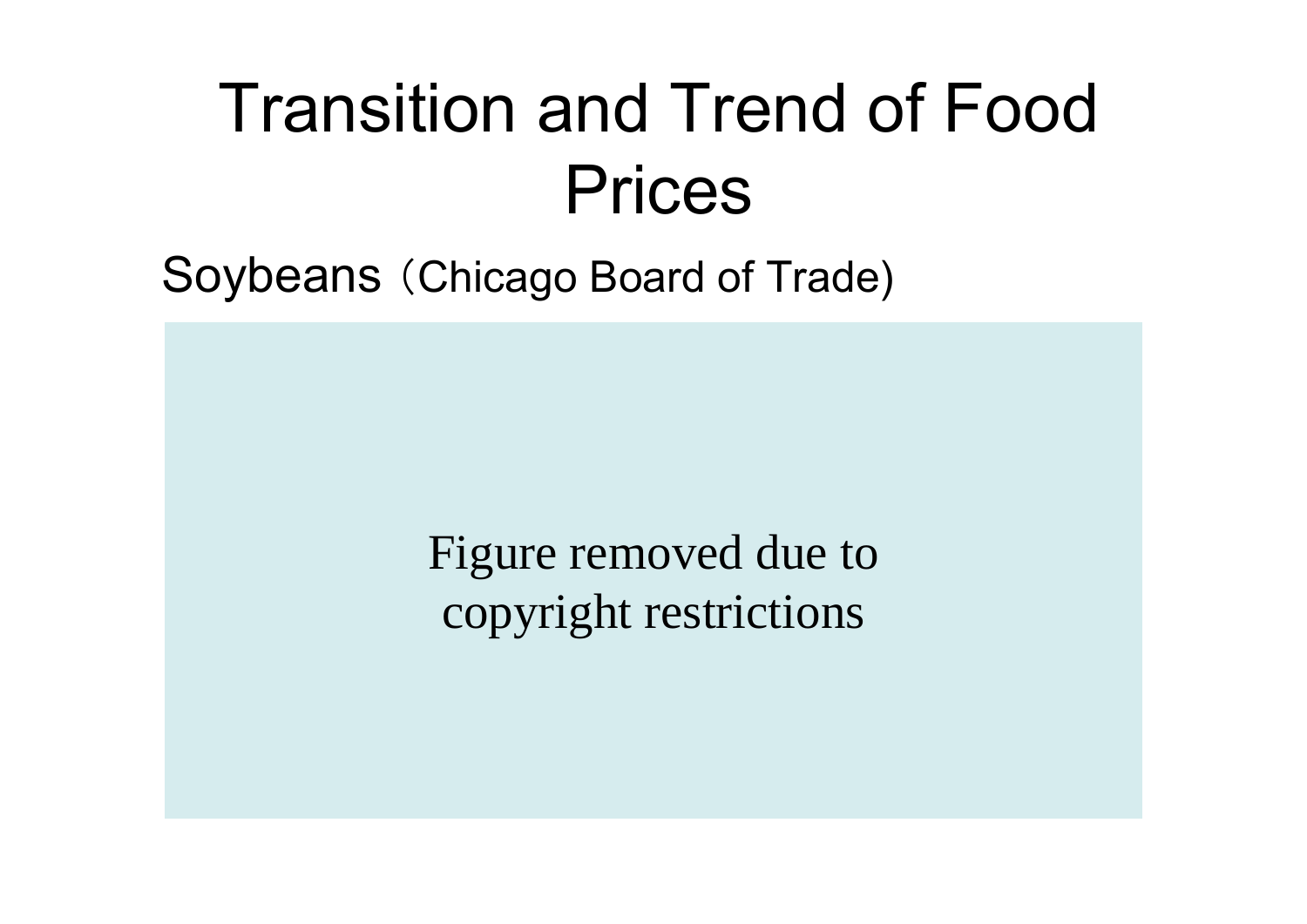#### Examples of Policies by Governments of Major Countries: USA

- 1. Federal support
	- –Federal tax deduction induced from energy tax law in 1978
		- •Bioethanol \$0.135/L (2005-)
		- $\bullet$ • Biodiesel \$0.13-0.26/L
	- Least induction duties
		- $\bullet$  Uses more than 28 billion L until 2012 \_\_ \_ \_ \_ \_ \_ \_ \_ \_ \_
		- $\bullet$ Uses more than 38 billion L cellulose-type biofuels before 2015
	- Support for producers
		- $\bullet$ 2003-2006 0.15 billion dollars per year
- 2. Induction and production support in each state
	- •Proportion of ethanol, induction of own cars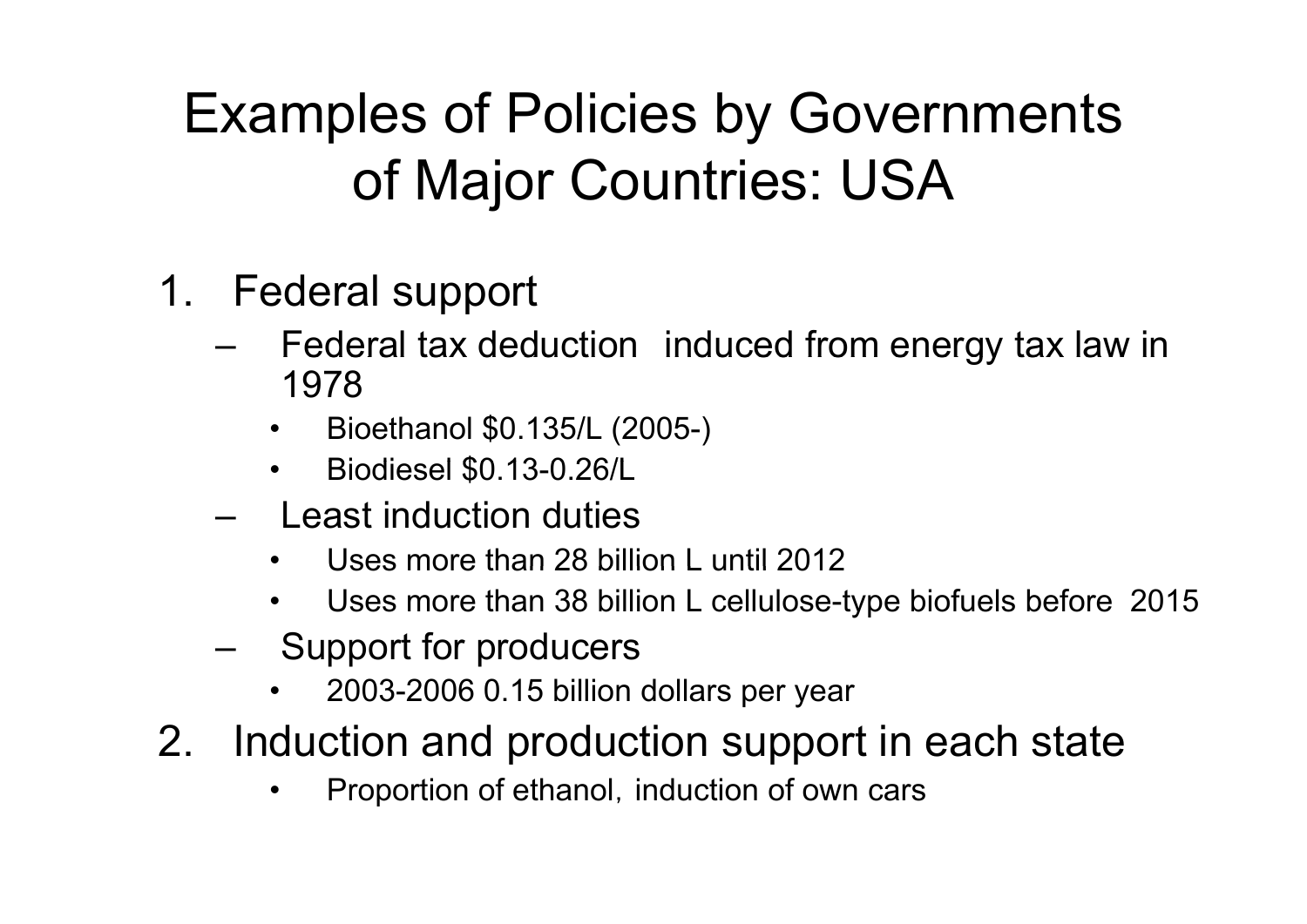#### Examples of Policies by Governments of Major Countries:EU

- 1. Policies to create needs for biofuels
	- – Setting target by biofuels commission
		- • Proposed to set the minimum standard percentage of biofuels in 2020 to 10%
	- – Tax imposition incentive
		- •• Almost all the countries in EU induced tax deduction( or tax return)
- 2. Support from Common Agricultural Policy (CAP)
	- –- Support by market and price policies
		- $\bullet$  Cultivation of energy crops at lands obliged to be fallow became possible
		- $\bullet$  Financial incentive of 45 euro per 1ha was decided to be paid in all EU for a land whose area is smaller than 2 million ha. . . . . . . . . . . . . . .
- 3. Support by regional policies of EU
	- Incentives for farmers, farm machines and equipment purchases, investment for installation
- 4. Research and development efforts by EU level